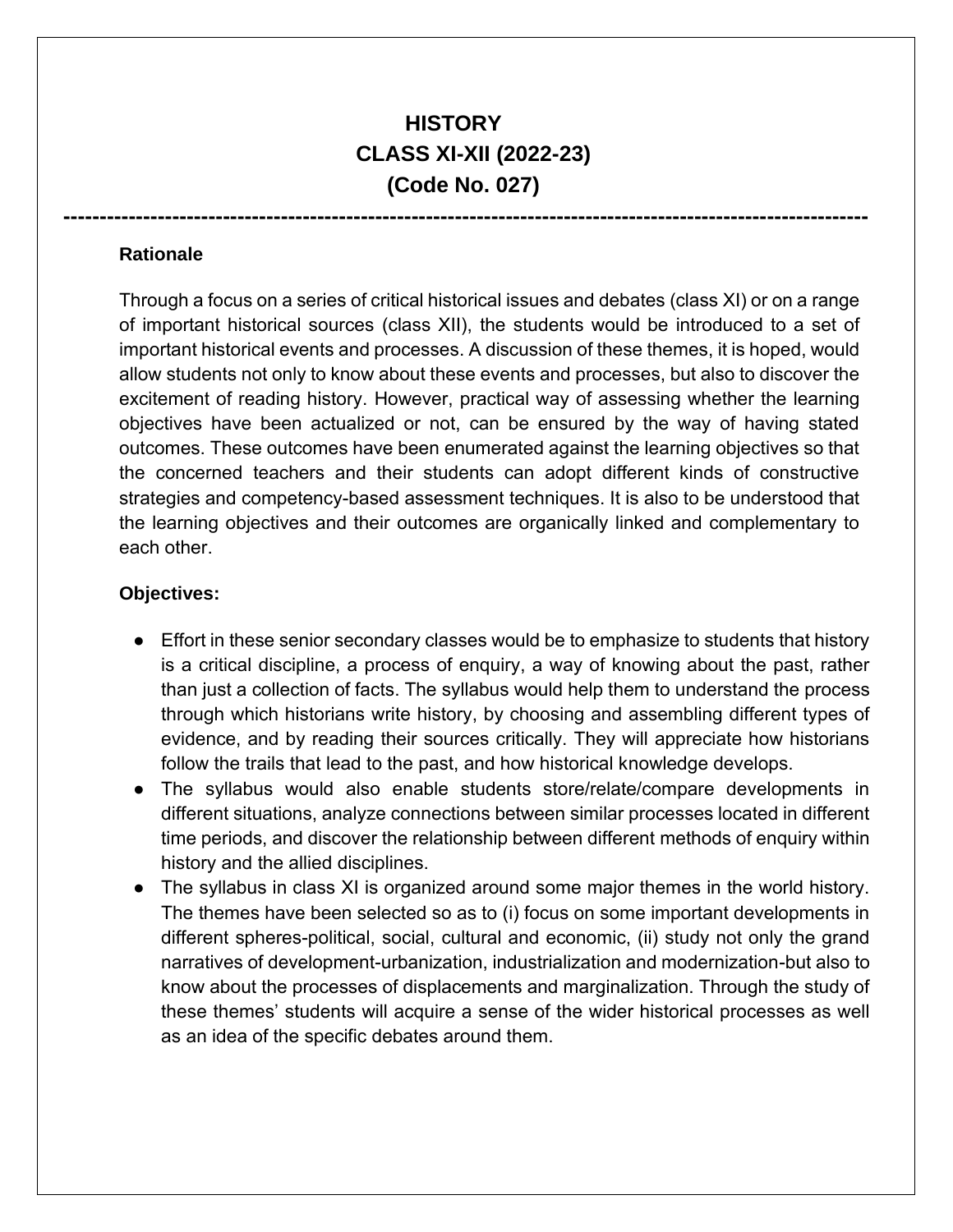- The treatment of each theme in class XI would include
	- $\circ$  an overview of the theme under discussion
	- $\circ$  a more detailed focus on one region of study
	- $\circ$  an introduction to a critical debate associated with the issue.
- In class XII the focus will shift to a detailed study of some themes in ancient, medieval and modern Indian history although the attempt is to soften the distinction between what is conventionally termed as ancient, medieval and modern. The object would be to study a set of these themes in some detail and depth rather than survey the entire chronological span of Indian history. In this sense the course will be built on the knowledge that the students have acquired in the earlier classes.
- Each theme in class XII will also introduce the students to one type of source for the study of history. Through such a study, students would begin to see what different types of sources can reveal and what they cannot tell. They would come to know how historians analyze these sources, the problems and difficulties of interpreting each type of source, and the way a larger picture of an event, a historical process, or a historical figure, is built by looking at different types of sources.
- Each theme for class XII will be organized around four sub heads:
	- $\circ$  a detailed overview of the events, issues and processes under discussion
	- $\circ$  a summary of the present state of research on the theme
	- o an account of how knowledge about the theme has been acquired
	- $\circ$  an excerpt from a primary source related to the theme, explaining how it has been used by historians.
- While the themes in both the classes (XI and XII) are arranged in a broad chronological sequence, there are overlaps between them. This is intended to convey a sense that chronological divides and periodization do not always operate in a neat fashion.
- In the text books each theme would be located in a specific time and place. But these discussions would be situated within a wider context by
- $\theta$  plotting the specific event within time-lines
- discussing the particular event or process in relation to developments in other places and other times.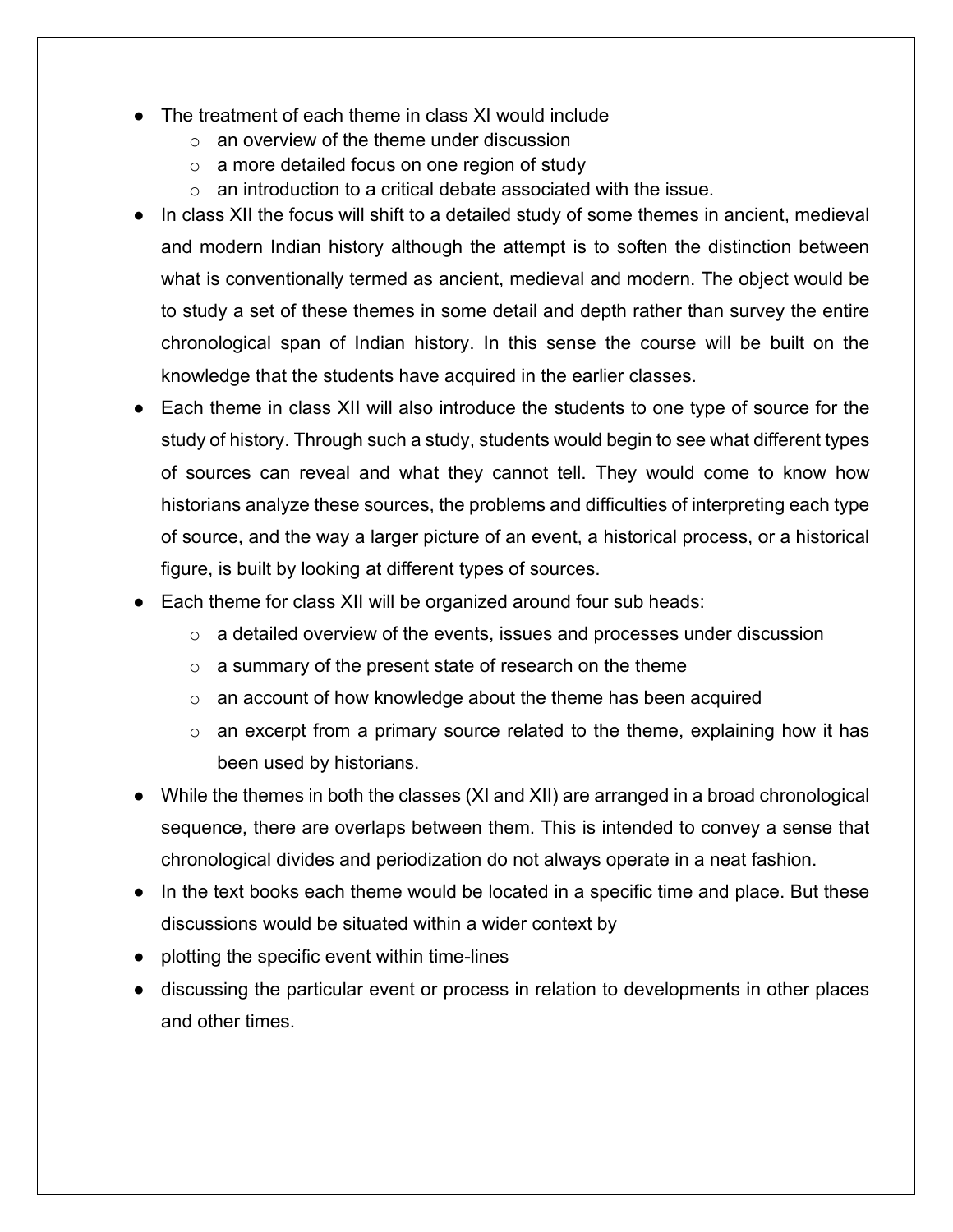# **COURSE STRUCTURE CLASS XI (2022-23)**

# **One-Theory Paper 80Marks 80Marks 80Marks**

# **3 Hours**

| <b>S.NO</b>      | <b>THEMES</b>                            | No. of<br><b>Periods</b> | <b>Marks</b>        |
|------------------|------------------------------------------|--------------------------|---------------------|
| $\mathbf{1}$ .   | Introduction to World History            | 10                       |                     |
|                  | <b>Section A: Early Societies</b>        |                          |                     |
| 2.               | Introduction                             | 5                        |                     |
| 3.               | Writing and City Life                    | 20                       | 10                  |
|                  | <b>Section B: Empires</b>                |                          |                     |
| $\overline{4}$ . | Introduction                             | 5                        |                     |
| 5.               | An empire across three continents        | 20                       | 10                  |
| 6.               | <b>Nomadic Empires</b>                   | 20                       | 10                  |
|                  | <b>Section C: Changing Traditions</b>    |                          |                     |
|                  | Introduction                             | 5                        |                     |
| 7 <sub>1</sub>   | The Three Orders                         | 20                       | 10                  |
| 8.               | <b>Changing Cultural Traditions</b>      | 20                       | 10                  |
|                  | <b>Section D: Paths to Modernization</b> |                          |                     |
| 9.               | Introduction                             | 5                        |                     |
| 10.              | <b>Displacing Indigenous People</b>      | 20                       | 10                  |
| 11.              | Paths To Modernization                   | 20                       | 15                  |
| 12.              | MAP WORK OF THE RELATED THEMES           | 15                       | 5                   |
|                  | <b>Total</b>                             |                          | 80                  |
|                  | <b>Project work</b>                      | 25                       | 20                  |
|                  | <b>Total</b>                             | 210                      | 100<br><b>Marks</b> |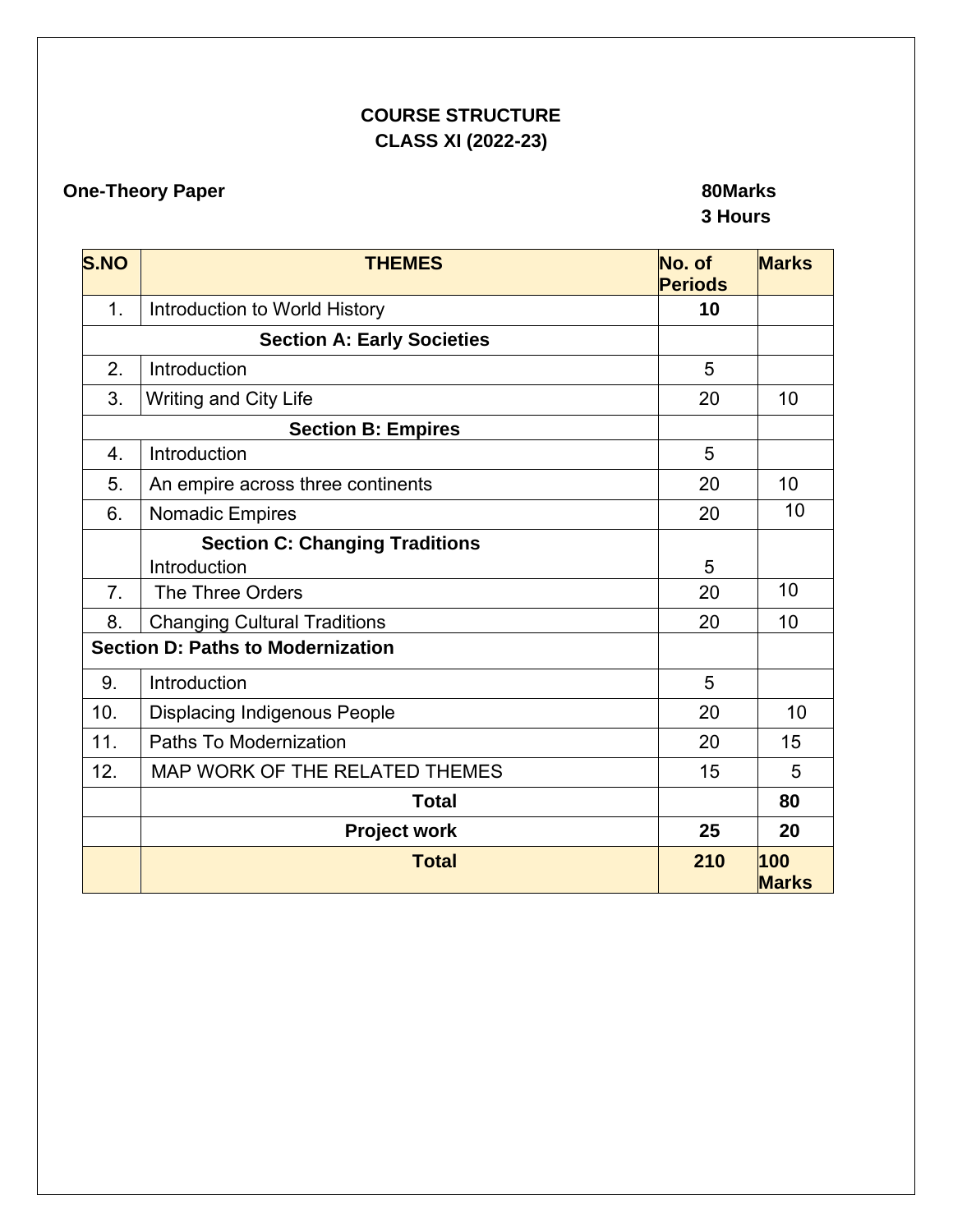| <b>CLASS-XI: THEMES IN WORLD HISTORY</b>                                                                                                                                                                                                                                   |                                                                                                                                                                                                              |                                                                                                                                                                                                                                                                                                                                                                                                                                                                                                 |  |
|----------------------------------------------------------------------------------------------------------------------------------------------------------------------------------------------------------------------------------------------------------------------------|--------------------------------------------------------------------------------------------------------------------------------------------------------------------------------------------------------------|-------------------------------------------------------------------------------------------------------------------------------------------------------------------------------------------------------------------------------------------------------------------------------------------------------------------------------------------------------------------------------------------------------------------------------------------------------------------------------------------------|--|
| <b>THEMES</b>                                                                                                                                                                                                                                                              | <b>LEARNING</b><br><b>OBJECTIVES</b>                                                                                                                                                                         | <b>LEARNING OUTCOMES</b>                                                                                                                                                                                                                                                                                                                                                                                                                                                                        |  |
| <b>Writing and City Life</b><br>Focus: Iraq, 3 <sup>rd</sup> millennium<br><b>BCE</b><br>a) Growth of towns<br>b) Nature of early urban<br>societies<br>c) Historians' Debate on<br>uses of writing                                                                        | • Familiarize the<br>learner with the<br>nature of early<br>urban Centre's.<br>Discuss whether<br>writing is<br>significant as a<br>marker of<br>civilization.                                               | At the completion of this unit students will<br>be able to:<br>Compare and analyze the<br>transformation from Neolithic to<br>Bronze Age Civilization in order to<br>understand the myriad spheres of<br>human development.<br>Elucidate the interwoven social and<br>$\bullet$<br>cultural aspects of civilization in<br>order to understand the connection<br>between city life and culture of<br>contemporary civilizations.<br>Analyze the outcomes of a<br>sustained tradition of writing. |  |
| <b>An Empire across Three</b><br><b>Continents</b><br>Focus: Roman Empire, 27<br>BCE to 600 CE<br>a) Political evolution<br>b) Economic Expansion<br>c) Religion-culture<br>foundation<br>d) Late Antiquity<br>e) Historians' view on<br>the Institution of<br>Slavery     | <b>Familiarize the</b><br>$\bullet$<br>learner with the<br>history of a major<br>world empire<br><b>Discuss whether</b><br>$\bullet$<br>slavery was a<br>significant<br>element in the<br>economy.           | At the completion of this unit students will<br>be able to:<br>Explain and relate the dynamics of<br>$\bullet$<br>the Roman Empire in order to<br>understand their polity, economy,<br>society and culture.<br>Analyze the implications of Roman's<br>contacts with the subcontinent<br><b>Empires</b><br>Examine the domains of cultural<br>transformation in that period                                                                                                                      |  |
| <b>NOMADIC EMPIRES</b><br>Focus: The Mongol, 13 <sup>th</sup> to<br>$14th$ century<br>a) The nature of<br>nomadism<br>b) Formation of empires<br>c) Conquests and<br>relations with other<br>states<br>d) Historians' views on<br>nomadic societies and<br>state formation | Familiarize the<br>$\bullet$<br>learner with the<br>varieties of<br>nomadic society<br>and their<br>institutions.<br>Discuss whether<br>$\bullet$<br>state formation is<br>possible in<br>nomadic societies. | At the completion of this unit students will<br>be able to:<br>Identify the living patterns of<br>nomadic pastoralist society.<br>Trace the rise and growth of<br>$\bullet$<br>Genghis Khan in order to<br>understand him as an oceanic ruler.<br>Analyze socio-political and<br>$\bullet$<br>economic changes during the period<br>of the descendants of Genghis<br>Khan.                                                                                                                      |  |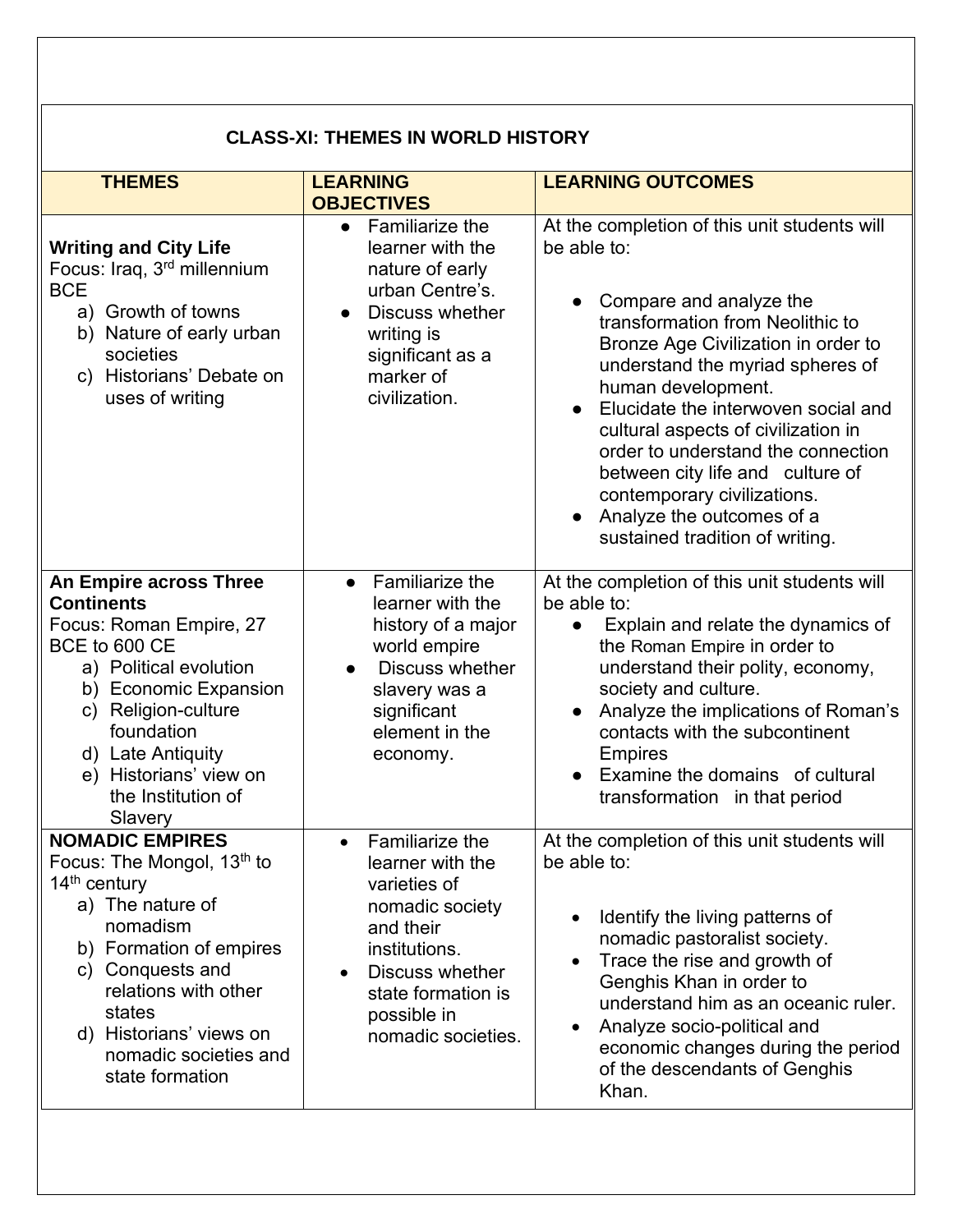|                                                                                                                                                                                                                                                                                                                                 |                                                                                                                                                                                                                                                          | Distinguish between the Mongolian<br>people's perspective and the world's<br>opinion about Genghis Khan.                                                                                                                                                                                                                                                                                                                                                                                                                                                                                                                                                                                                                                                                                                                                                                                                                 |
|---------------------------------------------------------------------------------------------------------------------------------------------------------------------------------------------------------------------------------------------------------------------------------------------------------------------------------|----------------------------------------------------------------------------------------------------------------------------------------------------------------------------------------------------------------------------------------------------------|--------------------------------------------------------------------------------------------------------------------------------------------------------------------------------------------------------------------------------------------------------------------------------------------------------------------------------------------------------------------------------------------------------------------------------------------------------------------------------------------------------------------------------------------------------------------------------------------------------------------------------------------------------------------------------------------------------------------------------------------------------------------------------------------------------------------------------------------------------------------------------------------------------------------------|
| The Three Orders.<br>Focus: Western Europe 13th-<br>$16th$ century<br>a) Feudal society and<br>economy<br>b) Formation of state<br>c) Church and society<br>d) Historians' views on<br>decline of feudalism                                                                                                                     | Familiarize the<br>learner with the<br>nature of the<br>economy and<br>society of this<br>period and the<br>changes within<br>them.<br>Show how the<br>debate on the<br>decline of<br>feudalism helps in<br>understanding<br>processes of<br>transition. | At the completion of this unit students will<br>be able to:<br>• Explain the myriad aspects of<br>feudalism with special reference to first,<br>second, third and fourth order of the<br>society.<br>Relate between ancient slavery and<br>serfdom<br>Assess the $14th$ century crisis and<br>$\bullet$<br>rise of the nation states.                                                                                                                                                                                                                                                                                                                                                                                                                                                                                                                                                                                    |
| <b>Changing Cultural</b><br><b>Traditions</b><br>Focus: Europe 14th-17th<br>century<br>a) New ideas and new<br>trends in literature and<br>arts<br>b) Relationship with<br>earlier ideas<br>c) The contribution of<br><b>West Asia</b><br>d) Historians' viewpoint<br>on the validity of the<br>notion 'European<br>Renaissance | Explore the<br>$\bullet$<br>intellectual trends<br>in the period.<br>Familiarize<br>$\bullet$<br>students with the<br>paintings and<br>buildings of the<br>period.<br>Introduce the<br>$\bullet$<br>debate around the<br>idea of<br>'Renaissance'        | At the completion of this unit students will<br>be able to<br>Analyze the causes, events, and<br>$\bullet$<br>effects of the Renaissance,<br>Reformation, Scientific Revolution, and<br>Age of Exploration.<br>Relate the different facets of Italian<br>$\bullet$<br>cities to understand the<br>characteristics of Renaissance<br>Humanism and Realism.<br>Compare and contrast the condition<br>$\bullet$<br>of women in the Renaissance<br>period.<br>Recognize major influences on the<br>architectural, artistic, and literary<br>developments in order to<br>understand the facades of<br>Renaissance.<br><b>Critical analysis</b><br>of the Roman Catholic Church by<br>Martin Luther and Erasmus and<br>their impact on later reforms.<br><b>Evaluate the Roman Catholic</b><br>$\bullet$<br>Church's response to the Protestant<br>Reformation in the forms of the<br><b>Counter and Catholic Reformations</b> |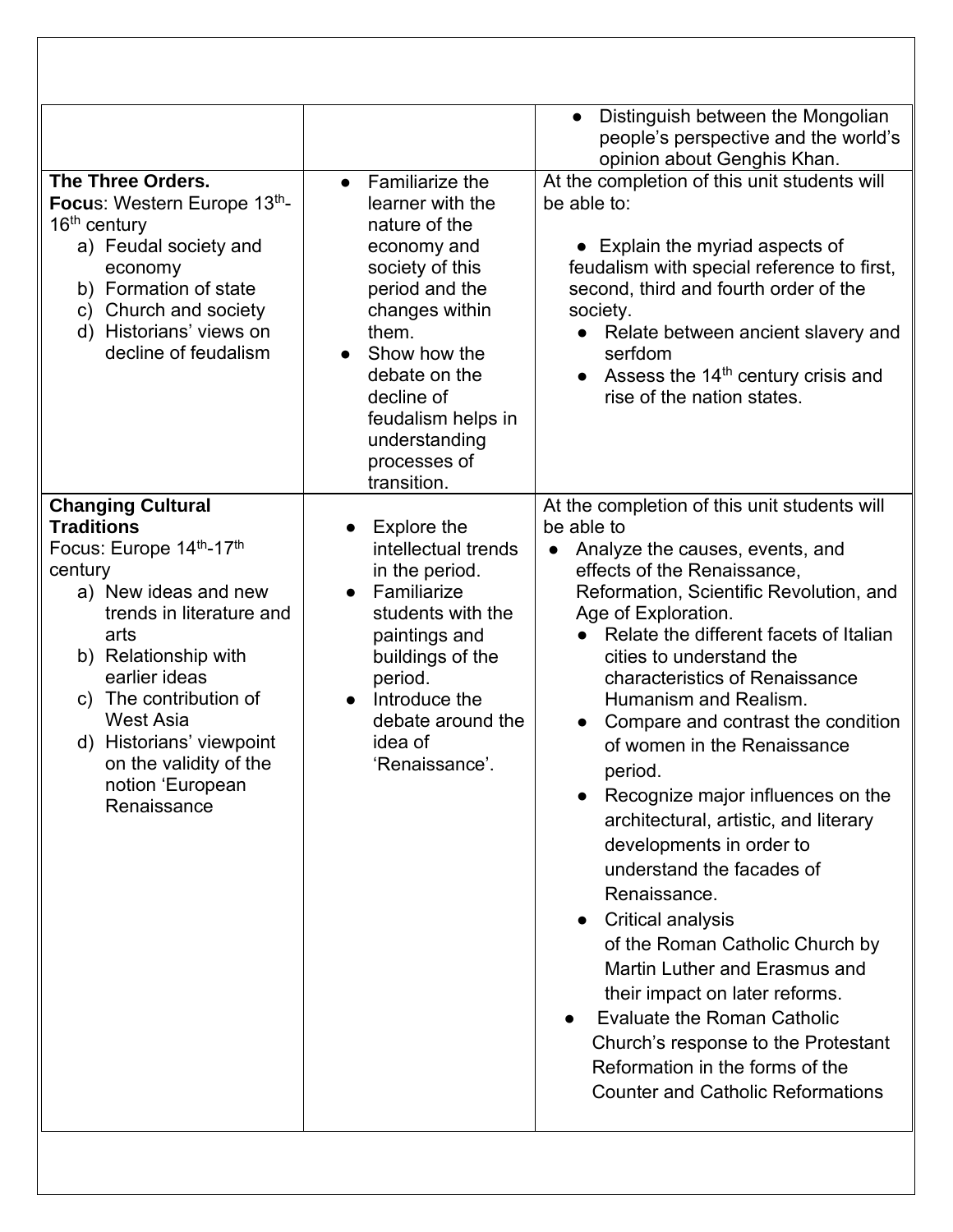| <b>Displacing Indigenous</b><br>People<br><b>Focus: North America and</b><br>Australia, 18 <sup>th</sup> to 20 <sup>th</sup> century<br>a) European colonists in<br>North America and<br>Australia<br>b) Formation of White<br>Settler societies<br>Displacement and<br>C)<br>repression of local<br>people<br>d) Historians' viewpoint<br>on the impact of<br>European settlement<br>on indigenous<br>population                                               | Sensitize students<br>$\bullet$<br>to the processes<br>of displacements<br>that accompanied<br>the development<br>of America and<br>Australia.<br>Understand the<br>$\bullet$<br>implications of<br>such processes<br>for the displaced<br>populations. | At the completion of this unit students will<br>be able to<br>Recount some aspects of the history<br>$\bullet$<br>of the native people of America to<br>understand their condition.<br>To analyze the realms of settlement<br>$\bullet$<br>of Europeans in Australia and<br>America.<br>Compare and contrast the lives<br>$\bullet$<br>and roles of indigenous people in<br>these continents                                                                                                                                                                                                                                                                                                          |
|-----------------------------------------------------------------------------------------------------------------------------------------------------------------------------------------------------------------------------------------------------------------------------------------------------------------------------------------------------------------------------------------------------------------------------------------------------------------|---------------------------------------------------------------------------------------------------------------------------------------------------------------------------------------------------------------------------------------------------------|-------------------------------------------------------------------------------------------------------------------------------------------------------------------------------------------------------------------------------------------------------------------------------------------------------------------------------------------------------------------------------------------------------------------------------------------------------------------------------------------------------------------------------------------------------------------------------------------------------------------------------------------------------------------------------------------------------|
| <b>Paths to Modernization</b><br>Focus: East Asia, late 19 <sup>th</sup> to<br>20 <sup>th</sup> century<br>a) Militarization and<br>economic growth in<br>Japan<br>b) China and the<br>communist alternative<br>c) Historians' Debate on<br>the meaning of<br>modernization<br>(NOTE- Keeping in view the<br>importance of the themes<br>i.e. Japan, China and<br>Korea; it is advised that all<br>must be taught in the<br>schools)<br>Map Work on The Related | Make students<br>$\bullet$<br>aware that<br>transformation in<br>the modern world<br>takes many<br>different forms.<br>Show how notions<br>$\bullet$<br>like 'modernization'<br>need to be<br>critically assessed.                                      | At the completion of this unit students will<br>be able to<br>Deduce the histories of China and<br>$\bullet$<br>Japan from the phase of imperialism<br>to modernization<br>Explore the Japanese political,<br>cultural and economic system prior<br>to and after the Meiji Restoration.<br>Analyze the domains of Japanese<br>nationalism prior and after the<br>Second World War.<br>Summarize the nationalist upsurge<br>in China from Dr Sun Yet Sen to<br>Mao Ze Dong to understand the era<br>of communism.<br>To analyze the Chinese path to<br>modernization under Deng Xio Ping<br>and Zhou en Lai in order to<br>understand the transformation from<br>rigid communism to liberal socialism. |
| Themes                                                                                                                                                                                                                                                                                                                                                                                                                                                          |                                                                                                                                                                                                                                                         |                                                                                                                                                                                                                                                                                                                                                                                                                                                                                                                                                                                                                                                                                                       |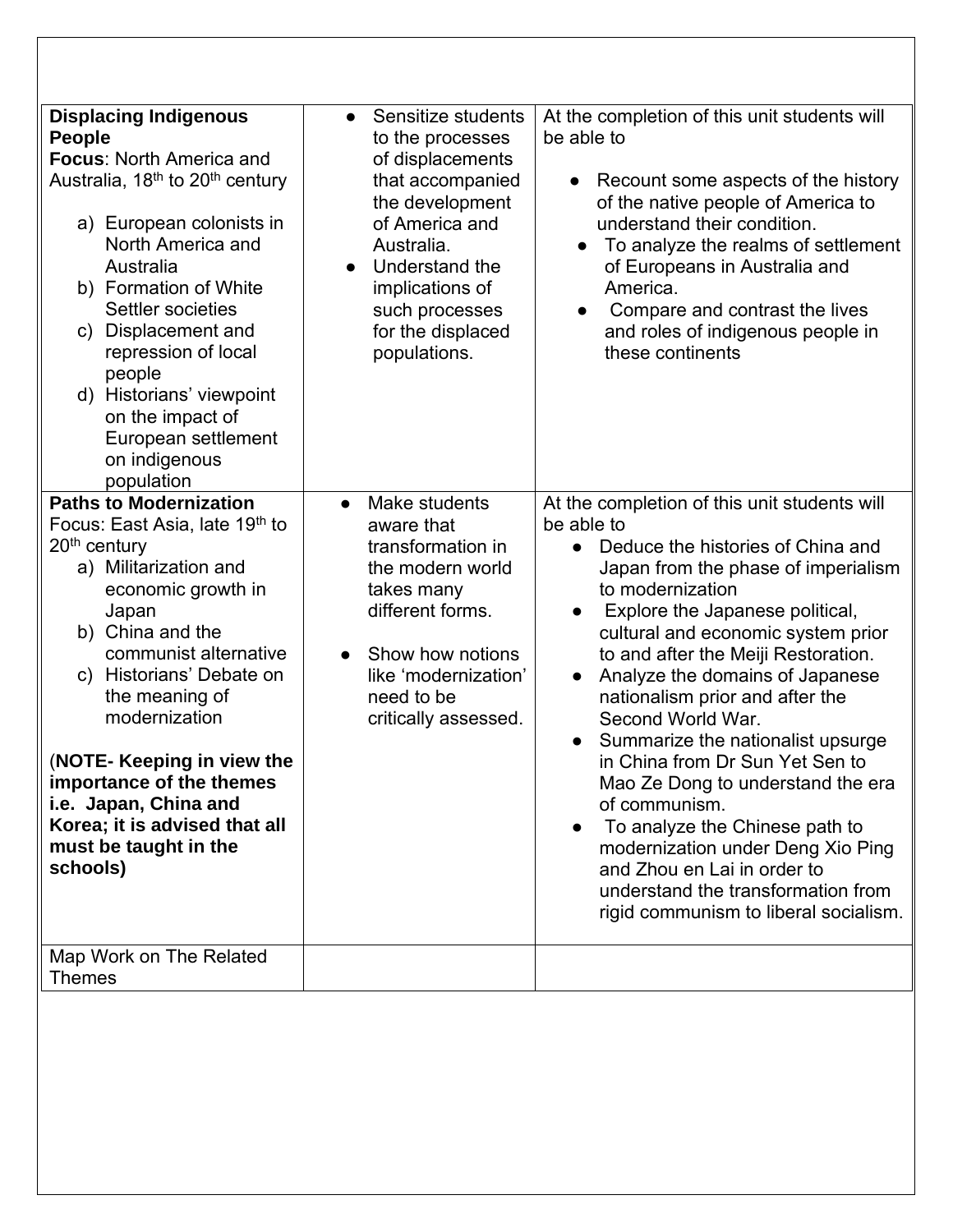# **COURSE STRUCTURE CLASS XII (2022-23)**

**One Theory Paper Contract Contract Contract Contract Contract Contract Contract Contract Contract Contract Contract Contract Contract Contract Contract Contract Contract Contract Contract Contract Contract Contract Contra** 

| <b>Time:3 Hours</b>                                  |                |              |
|------------------------------------------------------|----------------|--------------|
| <b>THEMES</b>                                        | <b>Periods</b> | <b>Marks</b> |
| <b>Themes in Indian History Part-I</b>               |                | 25           |
| Theme 1<br>Bricks, Beads and Bones                   | 15             |              |
| Theme 2<br>Kings, Farmers and Towns                  | 15             |              |
| Theme 3<br>Kinship, Caste and Class                  | 15             |              |
| Theme 4 Thinkers, Beliefs and Buildings              | 15             |              |
| <b>Themes In Indian History Part-II</b>              |                | 25           |
| Theme 5 Through the Eyes of Travellers               | 15             |              |
| Theme 6 Bhakti - Sufi Traditions                     | 15             |              |
| Theme 7 An Imperial Capital: Vijayanagar             | 15             |              |
| Theme 8 - Peasants, Zamindars and the State          | 15             |              |
| <b>Themes In Indian History Part-III</b>             |                |              |
| Theme 10 Colonialism and The Countryside             | 15             | 25           |
| Theme 11 Rebels and the Raj                          | 15             |              |
| Theme 13 Mahatma Gandhi and the Nationalist Movement | 15             |              |
| Theme 15 Framing the Constitution                    | 15             |              |
| Including Map Work of The Related Themes             | 15             | 5            |
| <b>Total</b>                                         |                | 80           |
| <b>Project work</b>                                  | 25             | 20           |
| <b>Total</b>                                         | 220            | 100          |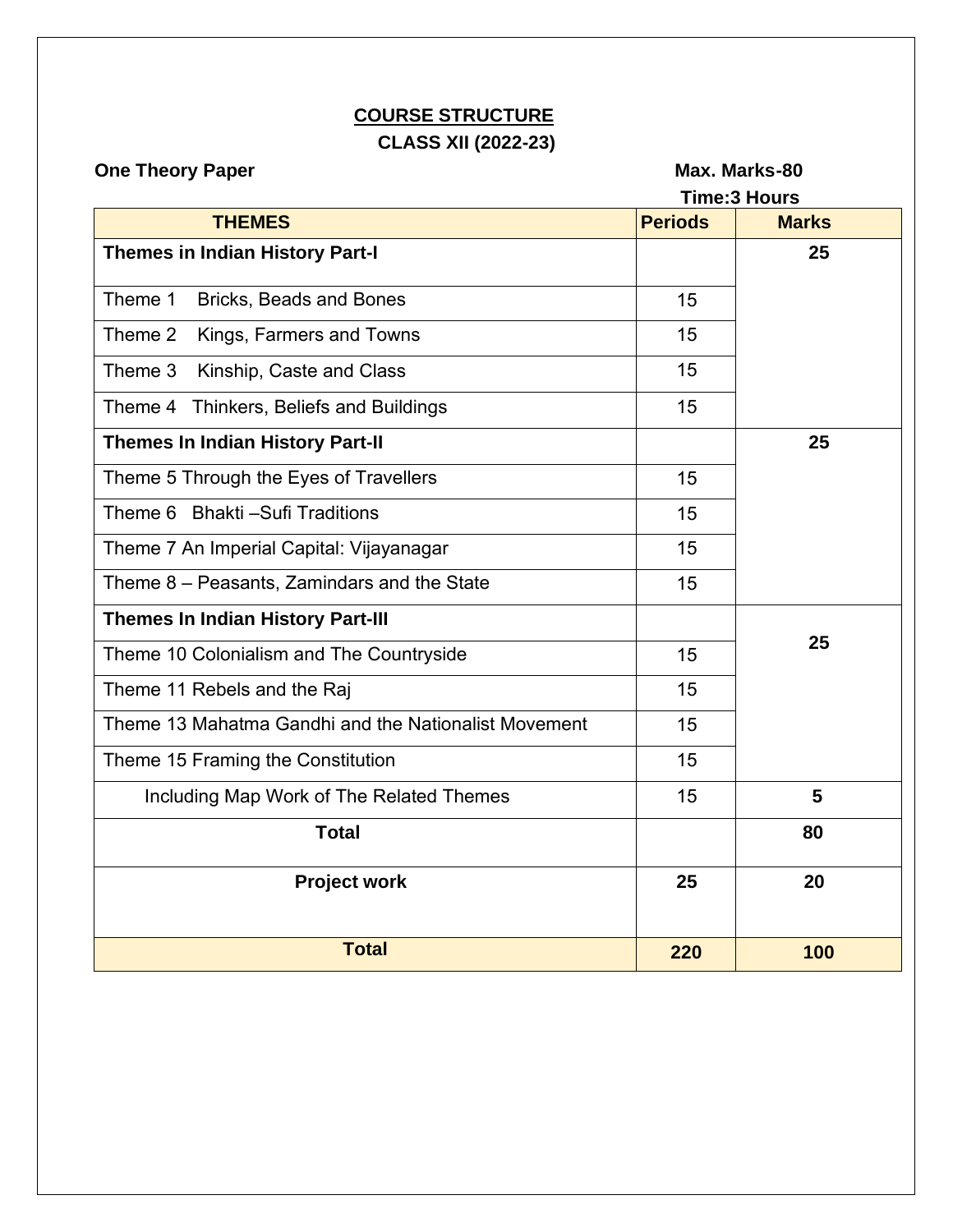|                                                         | <b>COURSE CONTENT</b>                                                                                                                                                                                            |                                                                                         |  |
|---------------------------------------------------------|------------------------------------------------------------------------------------------------------------------------------------------------------------------------------------------------------------------|-----------------------------------------------------------------------------------------|--|
|                                                         | <b>Class XII: Themes in Indian History</b>                                                                                                                                                                       |                                                                                         |  |
| <b>Themes</b>                                           | NOTE- This is not an exhaustive list. For reflective teaching-learning process,<br>explicit Learning Objectives and Outcomes can be added by teachers during<br>the course-delivery for student's real learning. |                                                                                         |  |
|                                                         | <b>Learning Objective</b>                                                                                                                                                                                        | <b>Learning Outcomes</b>                                                                |  |
| <b>Part-I</b>                                           |                                                                                                                                                                                                                  |                                                                                         |  |
| <b>BRICKS, BEADS AND</b>                                | • Familiarize the learner                                                                                                                                                                                        | At the completion of this unit students will be                                         |  |
| <b>BONES</b>                                            | with early urban centers                                                                                                                                                                                         | able to:                                                                                |  |
| <b>The Harappan</b>                                     | as economic and social                                                                                                                                                                                           | State and deduce the multi-lateral aspects<br>$\bullet$                                 |  |
| <b>Civilization:</b>                                    | institution.                                                                                                                                                                                                     | of Harappan civilization in order to<br>understand the first civilization of the world. |  |
| Broad overview: Early urb                               | • Introduce the ways<br>in.                                                                                                                                                                                      |                                                                                         |  |
| an centers                                              | which new data can lead                                                                                                                                                                                          | Develop an ability to use and analyze<br>$\bullet$                                      |  |
| Story of discovery:                                     | to a revision of                                                                                                                                                                                                 | socio- economic, political aspects of<br>Harappa                                        |  |
| Harappan civilization                                   | existing notions                                                                                                                                                                                                 |                                                                                         |  |
| <b>Excerpt:</b>                                         | of history.                                                                                                                                                                                                      | Investigate and<br>$\bullet$                                                            |  |
| Archaeological report on a                              |                                                                                                                                                                                                                  | interpret historical and                                                                |  |
| major site                                              |                                                                                                                                                                                                                  | contemporary sources and                                                                |  |
| <b>Discussion: How it has</b>                           |                                                                                                                                                                                                                  | viewpoints of ASI and                                                                   |  |
| been utilized by                                        |                                                                                                                                                                                                                  | historians on Harappa.                                                                  |  |
| archaeologists/ historians<br><b>KINGS, FARMERS AND</b> | Familiarize the                                                                                                                                                                                                  | At the completion of this unit students will                                            |  |
| <b>TOWNS: Early States and</b>                          | learner with major                                                                                                                                                                                               | be able to:                                                                             |  |
|                                                         |                                                                                                                                                                                                                  |                                                                                         |  |
| Economies (c. 600 BCE-600<br>CE)                        | trends in the political                                                                                                                                                                                          |                                                                                         |  |
| <b>Broad overview:</b>                                  | and economic history                                                                                                                                                                                             | Explain major trends in the 6th century                                                 |  |
| Political and economic                                  | of the subcontinent.                                                                                                                                                                                             | BCE in order to understand the political                                                |  |
| History from the Mauryan to                             |                                                                                                                                                                                                                  | and economic history of the                                                             |  |
| the Gupta period                                        | Introduce inscripti                                                                                                                                                                                              | subcontinent.                                                                           |  |
| <b>Story of discovery:</b>                              | onal analysis and the                                                                                                                                                                                            |                                                                                         |  |
| Inscriptions and the                                    | ways in which these                                                                                                                                                                                              | • Analyze inscriptional evidences and the                                               |  |
| Decipherment of the script.                             | have shaped the                                                                                                                                                                                                  | ways in which these have shaped the                                                     |  |
| Shifts in the Understanding                             | understanding of                                                                                                                                                                                                 | understanding of political and economic                                                 |  |
| of political and economic                               | political and economic                                                                                                                                                                                           | processes.                                                                              |  |
| history.                                                | processes.                                                                                                                                                                                                       |                                                                                         |  |
| <b>Excerpt:</b><br>Ashokan inscription and              |                                                                                                                                                                                                                  |                                                                                         |  |
| Gupta period land grant                                 |                                                                                                                                                                                                                  |                                                                                         |  |
| <b>Discussion: Interpretation</b>                       |                                                                                                                                                                                                                  |                                                                                         |  |
| of inscriptions by historians.                          |                                                                                                                                                                                                                  |                                                                                         |  |
|                                                         |                                                                                                                                                                                                                  |                                                                                         |  |
| <b>KINSHIP, CASTE AND</b>                               | Familiarize the                                                                                                                                                                                                  | At the completion of this unit students will                                            |  |
| <b>CLASS</b>                                            | learners with issues in                                                                                                                                                                                          | be able to                                                                              |  |
| <b>Early Society Societies</b>                          | social history.                                                                                                                                                                                                  | Analyze social norms in order to<br>$\bullet$                                           |  |
| (C. 600 BCE-600 CE)                                     |                                                                                                                                                                                                                  | understand the perspectives of                                                          |  |
| <b>Broad overview:</b>                                  | •Introduce the                                                                                                                                                                                                   | society given in the scriptures of                                                      |  |
| <b>Social Histories: Using the</b>                      |                                                                                                                                                                                                                  |                                                                                         |  |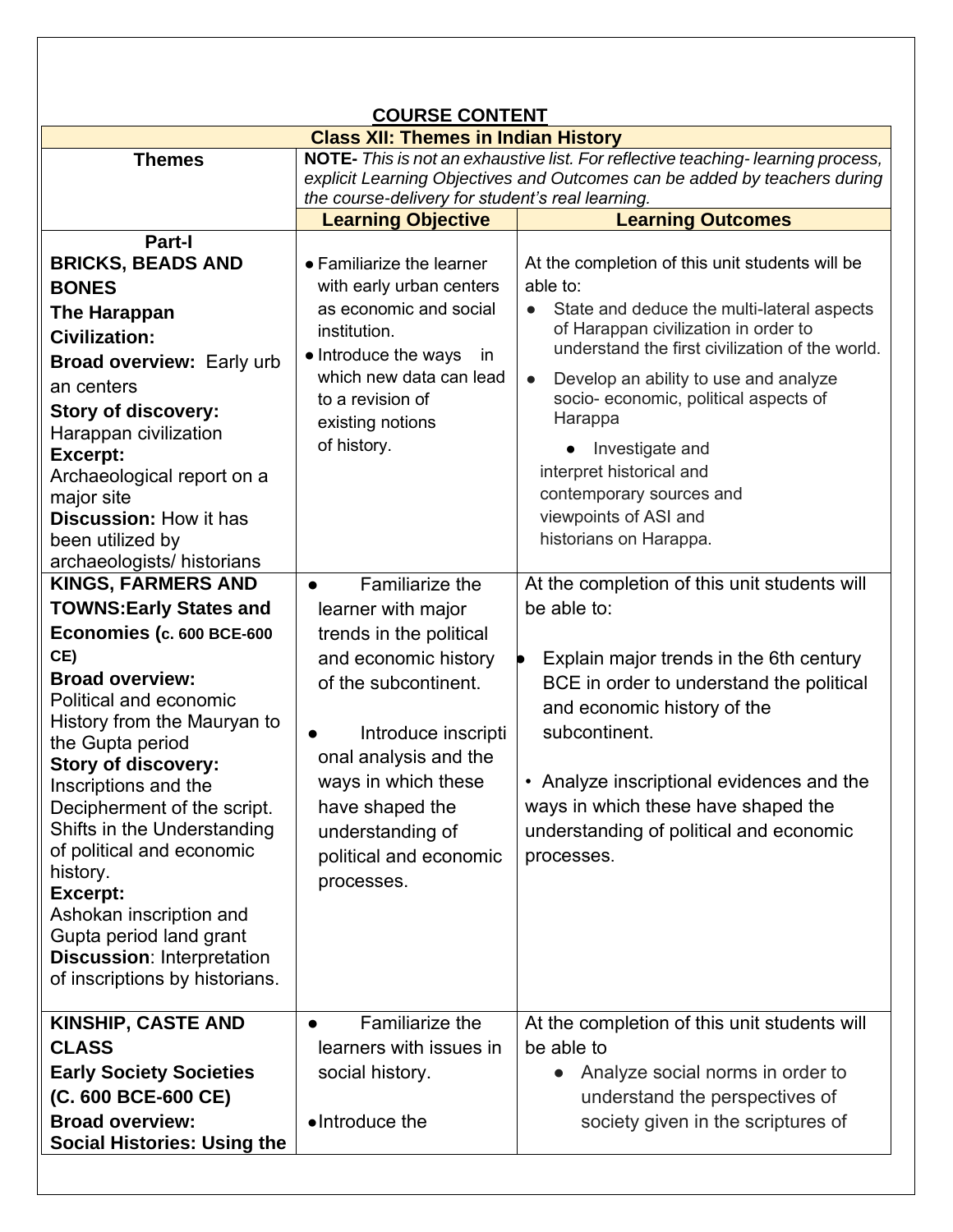| <b>Mahabharata</b><br>Issues in social history, inclu<br>ding caste, class, kinship an<br>d gender<br><b>Story of discovery:</b>                                                                                                              | strategies of textual<br>analysis and their use<br>in reconstructing social<br>history. | ancient India.<br>• Examine the varied dimensions<br>explored by historians in order to<br>understand dynamic approach of |
|-----------------------------------------------------------------------------------------------------------------------------------------------------------------------------------------------------------------------------------------------|-----------------------------------------------------------------------------------------|---------------------------------------------------------------------------------------------------------------------------|
| <b>Transmission and</b><br>publications of the Mahabha<br>rat<br><b>Excerpt:</b> from the<br>Mahabharata, illustrating<br>how it has been used by<br>historians.<br><b>Discussion: Other sources</b><br>for<br>reconstructing social history. |                                                                                         | Mahabharata.                                                                                                              |
| <b>THINKERS, BELIEFS AND</b>                                                                                                                                                                                                                  | • Discuss the major                                                                     | At the completion of this unit students will                                                                              |
| <b>BUILDINGS</b>                                                                                                                                                                                                                              | religious                                                                               | be able to:                                                                                                               |
| <b>Cultural Developments</b>                                                                                                                                                                                                                  | developments in early                                                                   |                                                                                                                           |
| $(c. 600$ BCE - 600 CE)                                                                                                                                                                                                                       | India.                                                                                  | • Compare the distinct religious facets in                                                                                |
| <b>Broad overview:</b>                                                                                                                                                                                                                        |                                                                                         | order to understand the religious                                                                                         |
| A History of Buddhism:                                                                                                                                                                                                                        | Introduce strategies<br>$\bullet$                                                       | developments in ancient India                                                                                             |
| Sanchi Stupa                                                                                                                                                                                                                                  | of visual analysis and                                                                  |                                                                                                                           |
| A brief review of religious                                                                                                                                                                                                                   | their use in                                                                            | • Elucidate the rich religious sculpture and                                                                              |
| histories of Vedic religion,                                                                                                                                                                                                                  | reconstructing the                                                                      | infer the stories hidden in it.                                                                                           |
| Jainism, Vaishnavism,                                                                                                                                                                                                                         | theories of religion.                                                                   |                                                                                                                           |
| Shaivism (Puranic                                                                                                                                                                                                                             |                                                                                         |                                                                                                                           |
| Hinduism)                                                                                                                                                                                                                                     |                                                                                         |                                                                                                                           |
| b) Focus on Buddhism.                                                                                                                                                                                                                         |                                                                                         |                                                                                                                           |
| <b>Story of discovery: Sanchi</b>                                                                                                                                                                                                             |                                                                                         |                                                                                                                           |
| stupa.                                                                                                                                                                                                                                        |                                                                                         |                                                                                                                           |
| <b>Excerpt: Reproduction of</b><br>sculptures from Sanchi.                                                                                                                                                                                    |                                                                                         |                                                                                                                           |
| Discussion: Ways in which                                                                                                                                                                                                                     |                                                                                         |                                                                                                                           |
| sculpture has been                                                                                                                                                                                                                            |                                                                                         |                                                                                                                           |
| interpreted by historians,                                                                                                                                                                                                                    |                                                                                         |                                                                                                                           |
| other sources for                                                                                                                                                                                                                             |                                                                                         |                                                                                                                           |
| reconstructing the history of<br>Buddhism.                                                                                                                                                                                                    |                                                                                         |                                                                                                                           |
| Part-II                                                                                                                                                                                                                                       |                                                                                         |                                                                                                                           |
|                                                                                                                                                                                                                                               | Familiarize the<br>$\bullet$                                                            | At the completion of this                                                                                                 |
| <b>THROUGH THE EYES OF</b>                                                                                                                                                                                                                    | learner with the                                                                        | unit students will be able                                                                                                |
| <b>TRAVELLERS</b>                                                                                                                                                                                                                             | salient features of                                                                     | to:                                                                                                                       |
| <b>Perceptions of Society</b>                                                                                                                                                                                                                 | social histories                                                                        |                                                                                                                           |
| (c. tenth to seventeenth                                                                                                                                                                                                                      | described by the                                                                        | Identify the accounts<br>of foreign travellers                                                                            |
| century)                                                                                                                                                                                                                                      | travellers.                                                                             |                                                                                                                           |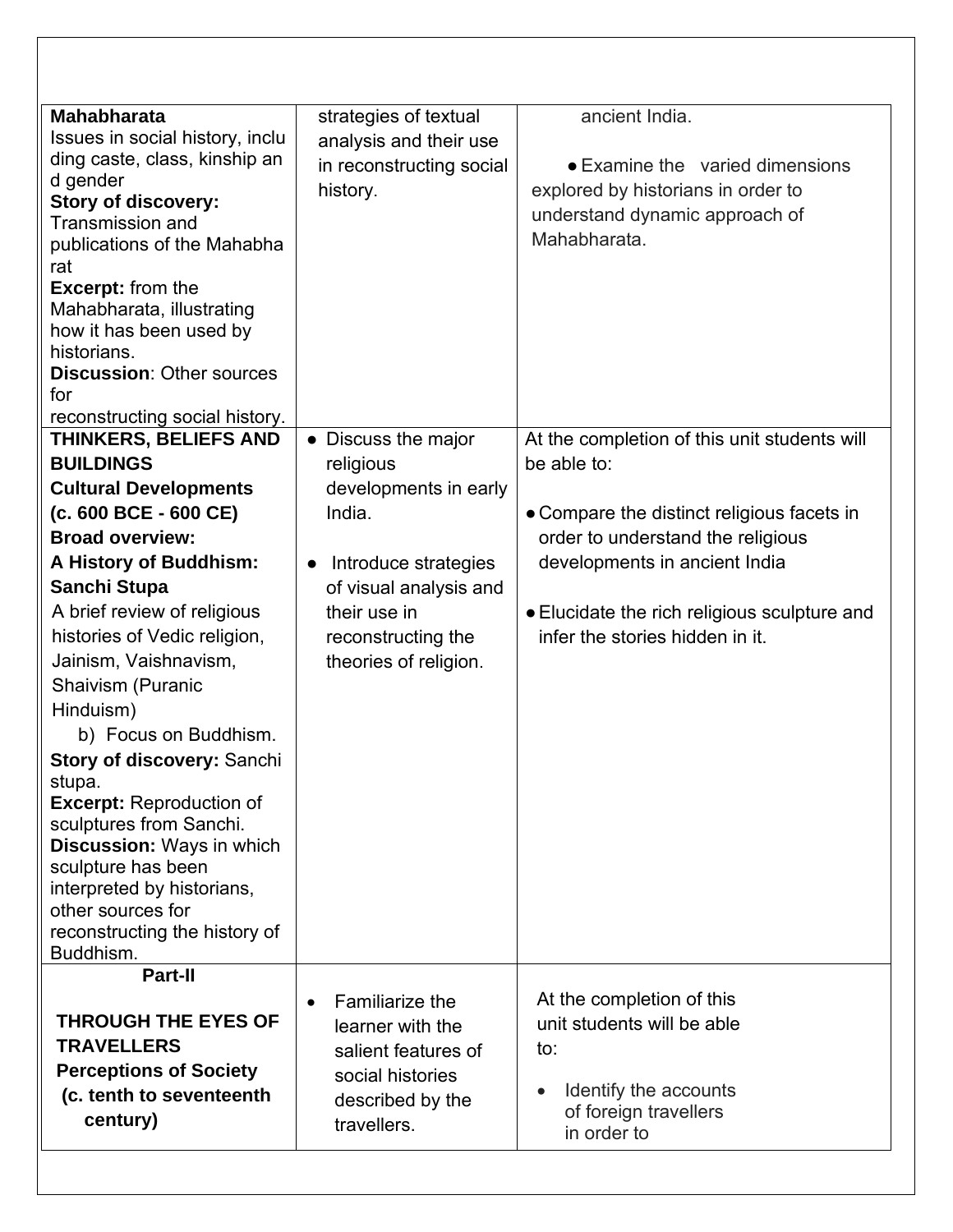| <b>Broad Overview: outlines</b><br>of social and cultural life as<br>they appear in traveller's<br>account.<br><b>Story of their writings: A</b><br>discussion of where they<br>travelled, what they wrote<br>and for whom they wrote.<br><b>Excerpts:</b> from Al Biruni,<br>Ibn Battuta, Francois<br>Bernier.                                                                                                                                                                                                                                              | Discuss how<br>$\bullet$<br>traveller's accounts<br>can be used as<br>sources of social<br>history.                                                   | understand the social<br>political and<br>economic life during<br>the tenure of different<br>rulers in the medieval<br>period<br>• Compare and contrast<br>the perspectives of<br>Al Biruni, Ibn Battuta<br>and Bernier towards<br>Indian society.                                                                            |
|--------------------------------------------------------------------------------------------------------------------------------------------------------------------------------------------------------------------------------------------------------------------------------------------------------------------------------------------------------------------------------------------------------------------------------------------------------------------------------------------------------------------------------------------------------------|-------------------------------------------------------------------------------------------------------------------------------------------------------|-------------------------------------------------------------------------------------------------------------------------------------------------------------------------------------------------------------------------------------------------------------------------------------------------------------------------------|
| <b>Discussion: What these</b><br>travel accounts can tell us<br>and how they have been<br>interpreted by historians.                                                                                                                                                                                                                                                                                                                                                                                                                                         |                                                                                                                                                       |                                                                                                                                                                                                                                                                                                                               |
| <b>BHAKTI-SUFI</b><br><b>TRADITIONS:</b><br><b>Changes in Religious</b><br><b>Beliefs and Devotional</b><br>Texts (c. eighth to<br>eighteenth centuries)<br><b>Broad overview:</b><br>a. Outline of religious<br>developments during<br>this period saints.<br>b. Ideas and practices<br>of the Bhakti-Sufi<br><b>Story of Transmission:</b><br>How Bhakti-Sufi<br>compositions have been<br>preserved.<br><b>Excerpt: Extracts from</b><br>selected Bhakti-Sufi works.<br><b>Discussion: Ways in which</b><br>these have been interpreted<br>by historians. | • Familiarize the learner<br>with the religious<br>developments.<br>• Discuss ways of<br>analyzing devotional<br>literature as sources<br>of history. | At the completion of this unit students will<br>be able to:<br>Summarize the philosophies of different<br>Bhakti and Sufi saints to understand<br>the religious developments during<br>medieval period.<br>Comprehend the religious<br>movement in order to establish<br>unity, peace, harmony and<br>brotherhood in society. |
| AN IMPERIAL CAPITAL:<br>VIJAYANAGARA (c.<br>fourteenth to sixteenth<br>centuries)<br><b>Broad Over View: New</b><br><b>Architecture: Hampi</b><br>a. Outline of new buildings                                                                                                                                                                                                                                                                                                                                                                                | $\bullet$ Familiarize the<br>learner with the new<br>buildings that were<br>built during the time.<br>Discuss the ways in                             | At the completion of this unit students will<br>be able to:                                                                                                                                                                                                                                                                   |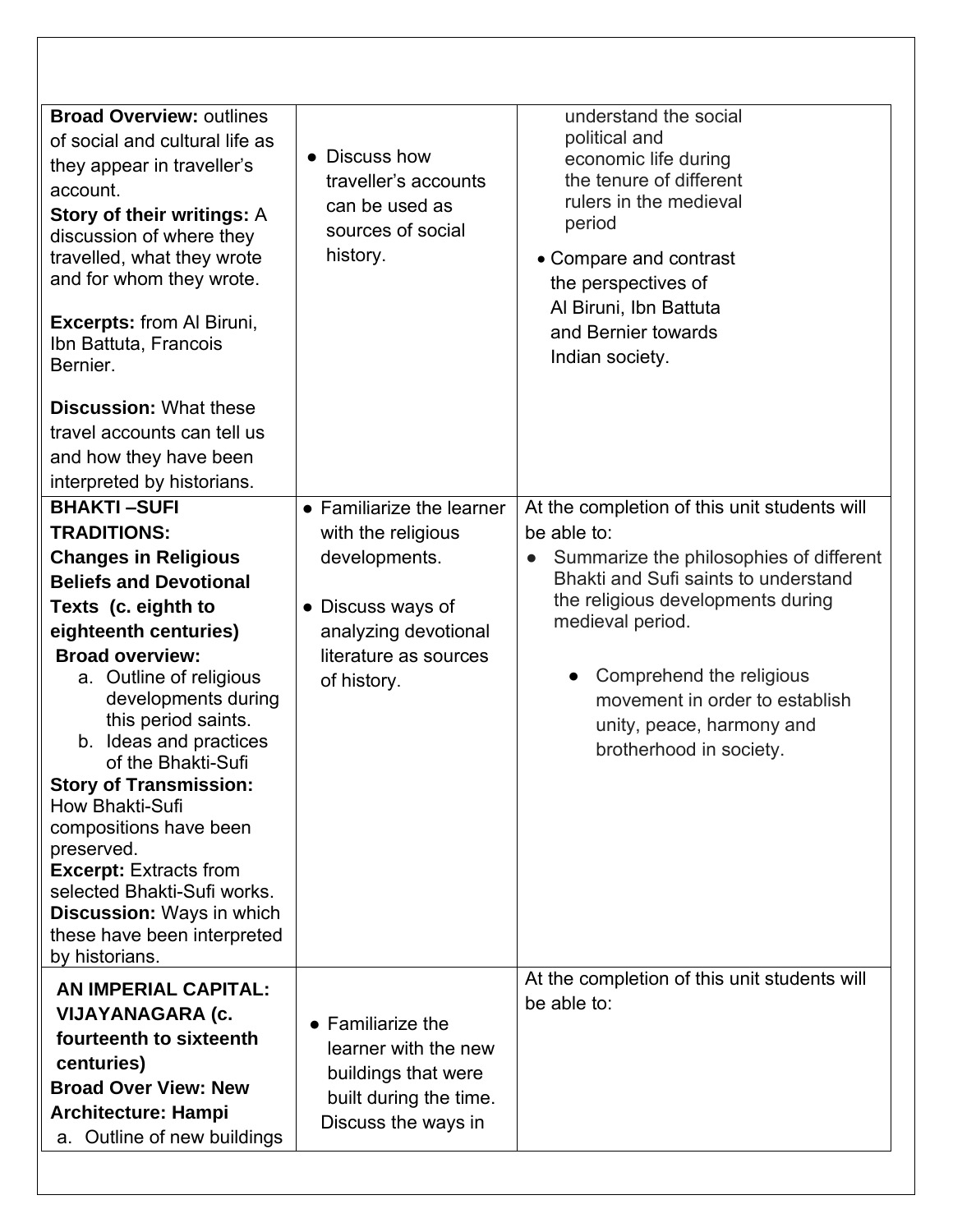| during Vijayanagar<br>period-temples, forts,<br>irrigation facilities.<br>b. Relationship between ar<br>chitecture and<br>the political system<br><b>Story of Discovery:</b><br>Account of how Hampi was<br>found.<br><b>Excerpt: Visuals of</b><br>buildings at Hampi<br><b>Discussion: Ways in which</b><br>historians have analyzed<br>and interpreted these<br>structures.                                                                                                                                                                                                                               | which architecture can<br>be analyzed to<br>reconstruct history.                                                                       | Classify the<br>$\bullet$<br>distinctive architectural<br>contributions of the<br>Vijayanagar empire to<br>comprehend the<br>richness of mingled<br>cultures of deccan<br>India<br>• Analyze accounts of<br>foreign traveller's on<br>Vijayanagar in order to<br>interpret political,<br>social and cultural life                                         |
|--------------------------------------------------------------------------------------------------------------------------------------------------------------------------------------------------------------------------------------------------------------------------------------------------------------------------------------------------------------------------------------------------------------------------------------------------------------------------------------------------------------------------------------------------------------------------------------------------------------|----------------------------------------------------------------------------------------------------------------------------------------|-----------------------------------------------------------------------------------------------------------------------------------------------------------------------------------------------------------------------------------------------------------------------------------------------------------------------------------------------------------|
|                                                                                                                                                                                                                                                                                                                                                                                                                                                                                                                                                                                                              |                                                                                                                                        | of the city.                                                                                                                                                                                                                                                                                                                                              |
| <b>PEASANTS, ZAMINDARS</b><br><b>AND THE STATE:</b><br><b>Agrarian Society and the</b><br><b>Mughal Empire (c.</b><br>sixteenth-seventeenth<br>centuries)<br><b>Broad overview: The Ain-</b><br>i-Akbari<br>a. Structure of<br>agrarian relations<br>in the 16 <sup>th</sup> and<br>17 <sup>th</sup> centuries.<br>b. Patterns of<br>change over the<br>period.<br><b>Story of Discovery:</b><br>Account of the compilation<br>and translation of Ain I<br>Akbari<br><b>Excerpt:</b> from the Ain-i-<br>Akbari.<br><b>Discussion: Ways in which</b><br>historians have used texts<br>to reconstruct history. | • Discuss the<br>developments in<br>agrarian relations.<br>• Discuss how to<br>supplement official<br>documents with other<br>sources. | At the completion of<br>this unit students will<br>be able to:<br>• Comprehend the<br>facets of agrarian<br>developments in<br>order to<br>understand the<br>relationship<br>between the state<br>and the agriculture<br>during Mughal<br>period.<br>Compare and contrast the agrarian changes<br>occurred during sixteenth and<br>seventeenth centuries. |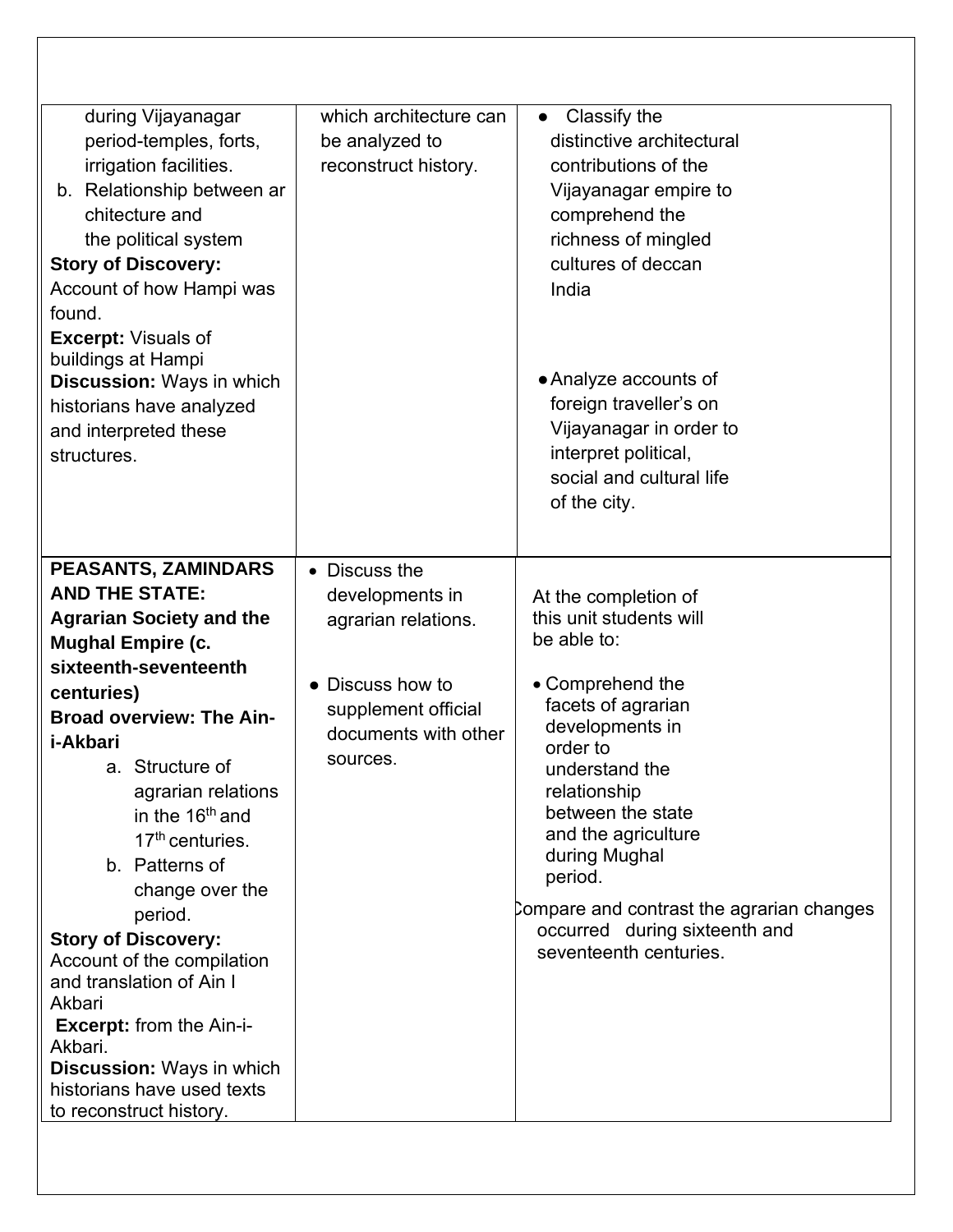| <b>Part-III</b>                                                                                                                                                                                                                                                                                                                                                                                                                                                                                                                                                                                                                                                                                                                |                                                                                                                                                                                                          |                                                                                                                                                                                                                                                                                                                                                                                                                                |
|--------------------------------------------------------------------------------------------------------------------------------------------------------------------------------------------------------------------------------------------------------------------------------------------------------------------------------------------------------------------------------------------------------------------------------------------------------------------------------------------------------------------------------------------------------------------------------------------------------------------------------------------------------------------------------------------------------------------------------|----------------------------------------------------------------------------------------------------------------------------------------------------------------------------------------------------------|--------------------------------------------------------------------------------------------------------------------------------------------------------------------------------------------------------------------------------------------------------------------------------------------------------------------------------------------------------------------------------------------------------------------------------|
| <b>COLONIALISM AND THE</b><br><b>COUNTRYSIDE: Exploring</b><br><b>Official Archives</b><br><b>Broad overview:</b><br><b>Colonialism and Rural</b><br><b>Society: Evidence from</b><br><b>Official Reports</b><br>a) Life of zamindars,<br>peasants and<br>artisans in the<br>late18 <sup>th</sup> century<br>b). Permanent Settlement,<br><b>Santhals and Paharias</b><br><b>Story of official records:</b><br>An account of why official<br>Investigations in to rural<br>societies were undertaken<br>and the types of records<br>and reports produced.<br><b>Excerpts: From Fifth</b><br>Report<br><b>Discussion: What the offici</b><br>al records tell and do not<br>tell, and how they have bee<br>n used by historians. | • Discuss how<br>colonialism affected<br>zamindars, peasants<br>and artisans.<br>• Comprehend the<br>problems and limits<br>of using official<br>sources for<br>understanding the<br>lives of the people | At the completion of this unit students will<br>be able to:<br>Compare and contrast the revenue<br>$\bullet$<br>systems introduced by the British in<br>order to understand the economic<br>aspects of colonization in India.<br>• Analyze the colonial<br>official records&<br>reports in order to<br>understand the<br>divergent interest of<br>British and Indians.                                                         |
| <b>REBELS AND THE RAJ:</b><br><b>1857 Revolt and its</b><br><b>Representations-</b><br><b>Broad overview:</b><br>a. The events of 1857-58.<br>b. Vision of Unity<br>c. How these events were<br>recorded and narrated.<br><b>Focus: Lucknow</b><br><b>Excerpts: Pictures of 1857.</b><br>Extracts from contemporary<br>accounts.<br><b>Discussion: How the</b><br>pictures of 1857 shaped<br>British opinion of what had<br>happened.                                                                                                                                                                                                                                                                                          | • Discuss how the<br>events of 1857 are<br>being interpreted.<br>• Discuss how visual<br>material can be used<br>by historians.                                                                          | At the completion of this unit students will<br>be able to:<br>Correlate the Planning and coordination<br>of the rebels of 1857 to infer its<br>domains and nature.<br>• Examine the momentum of the revolt<br>to understand its spread.<br>Analyze how revolt created vision of<br>unity amongst Indians.<br>• Identify and interpret visual images to<br>understand the emotions portrayed by<br>the nationalist and British |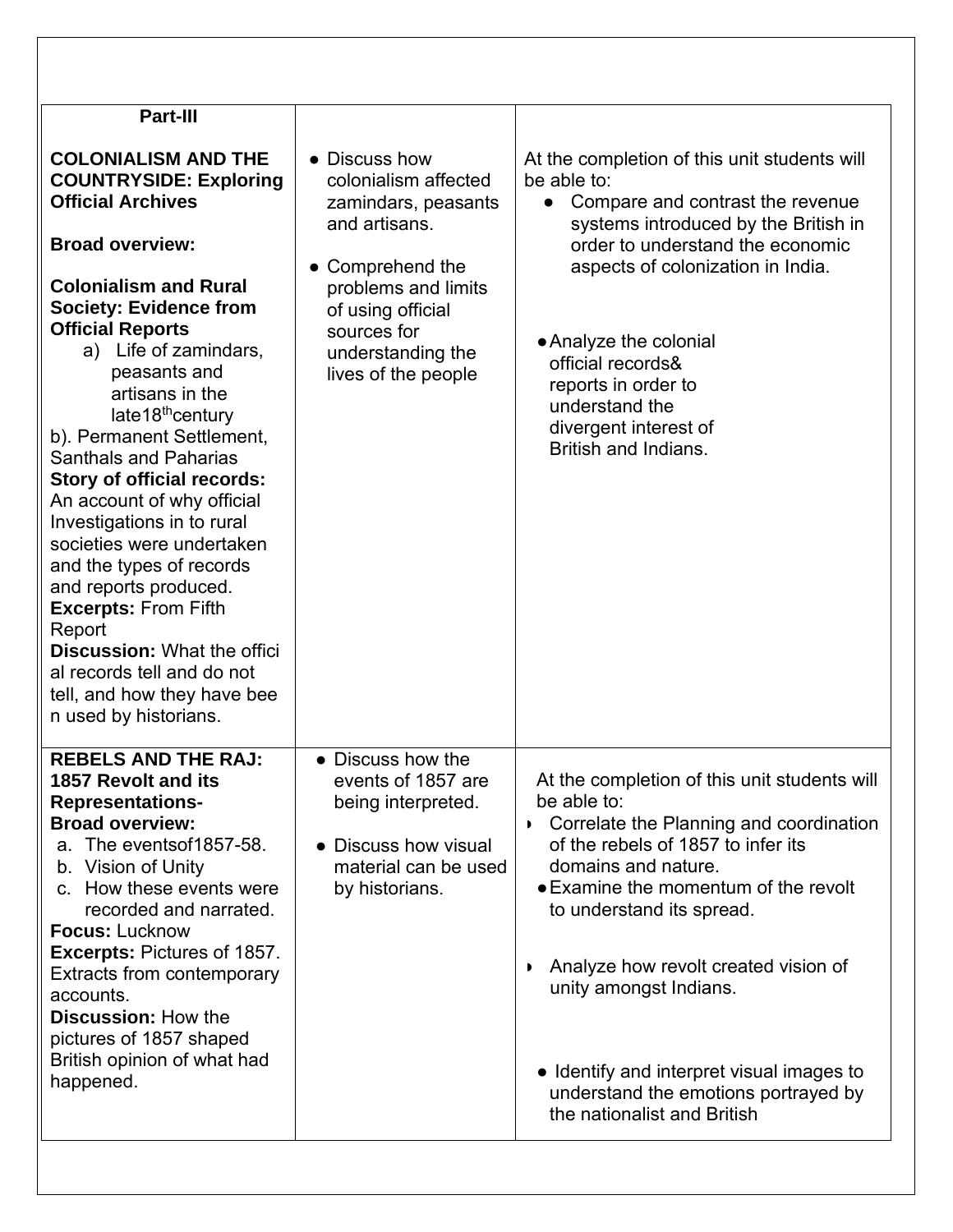| <b>MAHATMA GANDHI AND</b><br>THE<br><b>NATIONALIST</b><br><b>MOVEMENT:</b><br><b>Civil Disobedience and</b><br><b>Beyond</b><br><b>Broad overview:</b><br>a. The Nationalist<br>Movement<br>1918 - 48.<br>b. The nature of<br>Gandhian politics and<br>leadership.<br>Focus: Mahatma Gandhi<br>and the three movements<br>and his last days as "finest<br>hours"<br><b>Excerpts: Reports from</b><br>English and Indian language<br>newspapers and other<br>contemporary writings.<br><b>Discussion: How</b><br>newspapers can be a<br>source of history. | $\bullet$ Familiarize the<br>learner with<br>significant elements<br>of the Nationalist<br>movement and the<br>nature of Gandhian<br>leadership.<br><b>Discuss how Gandhi</b><br>$\bullet$<br>was perceived by<br>different groups.<br>Discuss how<br>historians need to<br>read and interpret<br>newspapers diaries<br>and letters as a<br>historical so | At the completion of this unit students<br>will be able to:<br>• Correlate the significant elements of<br>the nationalist movement and the<br>nature of ideas, individuals, and<br>institutions under the Gandhian<br>leadership.<br>Analyze the significant<br>contributions of Gandhiji to<br>understand his mass appeal<br>for nationalism. Analyze the<br>perceptions and contributions<br>of different communities<br>towards the Gandhian<br>movement.<br>• Analyze the ways of interpreting<br>historical source such as newspapers,<br>biographies and auto-biographies diaries<br>and letters. |
|-----------------------------------------------------------------------------------------------------------------------------------------------------------------------------------------------------------------------------------------------------------------------------------------------------------------------------------------------------------------------------------------------------------------------------------------------------------------------------------------------------------------------------------------------------------|-----------------------------------------------------------------------------------------------------------------------------------------------------------------------------------------------------------------------------------------------------------------------------------------------------------------------------------------------------------|---------------------------------------------------------------------------------------------------------------------------------------------------------------------------------------------------------------------------------------------------------------------------------------------------------------------------------------------------------------------------------------------------------------------------------------------------------------------------------------------------------------------------------------------------------------------------------------------------------|
| <b>FRAMING THE</b><br><b>CONSTITUTION:</b><br>The Beginning of a New<br>Era<br><b>Broad overview: The</b><br><b>Making of the Constitution</b><br>an overview:<br>Independence and<br>a.<br>then new nation state.<br>b. The making of the<br>Constitution<br><b>Focus: The Constituent</b><br><b>Assembly Debates</b><br><b>Excerpts:</b> from the debates<br><b>Discussion: What such</b><br>debates reveal and how<br>they can be analyzed.                                                                                                            | ·Discuss<br>how the founding<br>ideals of the new<br>nation state were<br>debated and<br>formulated.<br>•Understand how such<br>debates and<br>discussions can be<br>read by historians.                                                                                                                                                                  | At the completion of this unit students will<br>be able to:<br>• Highlight the role of Constituent<br>Assembly to understand functionaries in<br>framing the constitution of India.<br>• Analyze how debates<br>and discussions<br>around important<br>issues in the<br><b>Constituent Assembly</b><br>shaped our<br>Constitution.                                                                                                                                                                                                                                                                      |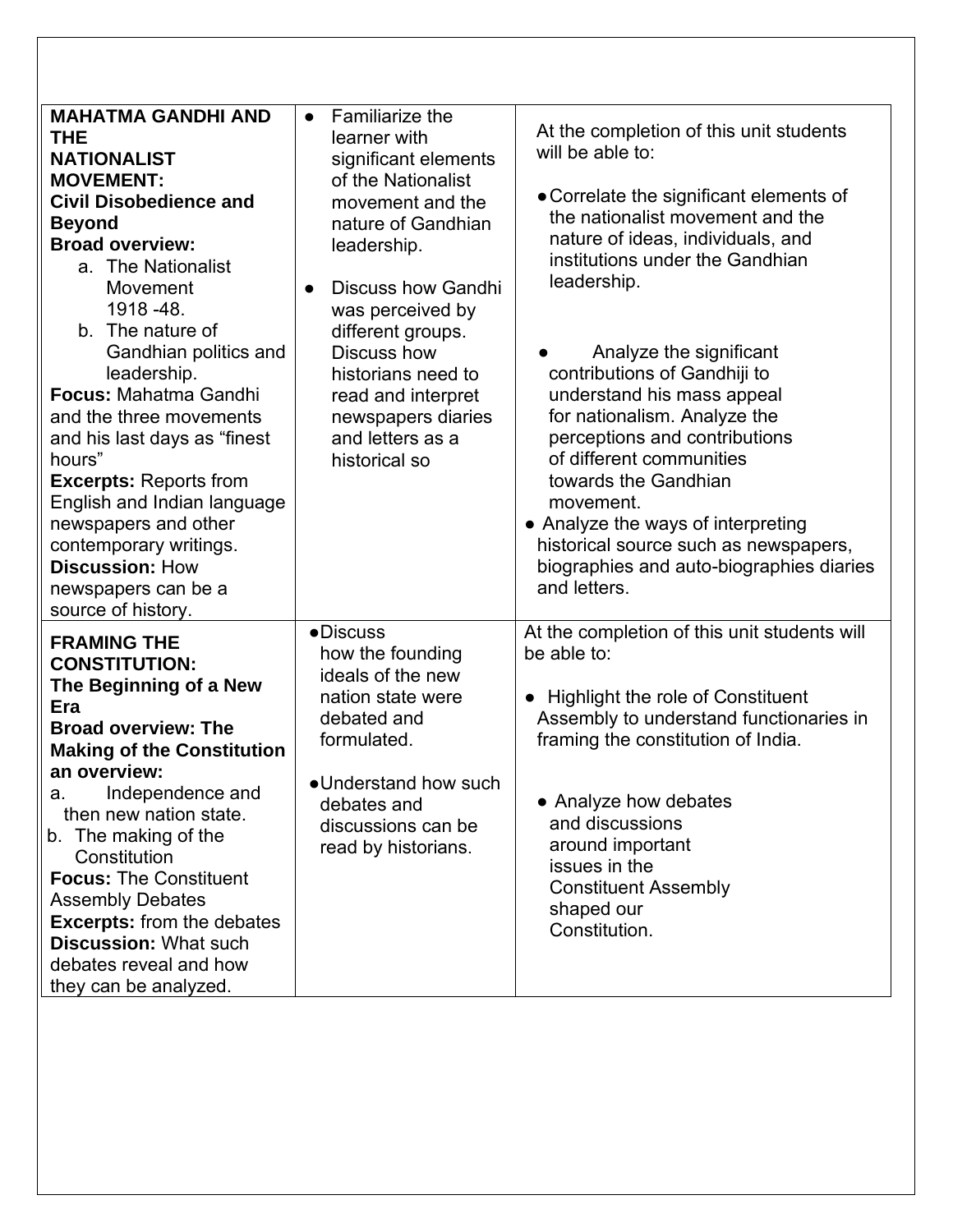# **LIST OF MAPS**

|                         | Book 1        |                                                                                                              |
|-------------------------|---------------|--------------------------------------------------------------------------------------------------------------|
| $\mathbf 1$             | Page          | Mature Harappan sites:                                                                                       |
|                         | 2             | Harappa, Banawali, Kalibangan, Balakot, Rakhigarhi,<br>Dholavira,<br>$\bullet$                               |
|                         |               | Nageshwar, Lothal, Mohenjodaro, Chanhudaro, KotDiji.                                                         |
| $\mathbf{2}$            | Page          | Mahajanapada and cities:                                                                                     |
|                         | 30            | • Vajji, Magadha, Kosala, Kuru, Panchala, Gandhara, Avanti, Rajgir, Ujjain,<br>Taxila, Varanasi.             |
| $\mathbf{3}$            | Page          | Distribution of Ashokan inscriptions:                                                                        |
|                         | 33            | Kushanas, Shakas, Satavahanas, Vakatakas, Guptas                                                             |
|                         |               | Cities/towns: Mathura, Kannauj, Puhar, Braghukachchha                                                        |
|                         |               | Pillar inscriptions - Sanchi, Topra, Meerut Pillar and Kaushambi.<br>$\bullet$                               |
|                         |               | Kingdom of Cholas, Cheras and Pandyas.<br>$\bullet$                                                          |
| $\overline{\mathbf{4}}$ | Page<br>43    | Important kingdoms and towns:                                                                                |
|                         |               | Kushanas, Shakas, Satavahanas, Vakatakas, Guptas                                                             |
|                         |               | Cities/towns: Mathura, Kanauj, Puhar, Braghukachchha, Shravasti, Rajgir,                                     |
|                         |               | Vaishali, Varanasi, Vidisha                                                                                  |
| 5                       | Page          | <b>Major Buddhist Sites:</b>                                                                                 |
|                         | 95            | Nagarjunakonda, Sanchi, Amaravati, Lumbini, Nasik, Bharhut,                                                  |
|                         |               |                                                                                                              |
|                         |               | Bodh Gaya, Ajanta.                                                                                           |
| 6                       | <b>Book 2</b> |                                                                                                              |
|                         | Page<br>174   | Bidar, Golconda, Bijapur, Vijayanagar, Chandragiri, Kanchipuram,<br>Mysore,<br>Thanjavur, Kolar, Tirunelveli |
| $\overline{7}$          | Page          | Territories under Babur, Akbar and Aurangzeb:                                                                |
|                         | 214           | Delhi, Agra, Panipat, Amber, Ajmer, Lahore, Goa.                                                             |
|                         |               |                                                                                                              |
|                         | Book 3        |                                                                                                              |
| 8                       | Page          | Territories/cities under British Control in1857: Punjab, Sindh, Bombay, Madras                               |
|                         | 297           | Fort St. David, Masulipatam, Berar, Bengal, Bihar, Orissa, Avadh, Surat, Calcutta,                           |
|                         |               | Patna, Benaras, Allahabad and Lucknow.                                                                       |
|                         |               |                                                                                                              |
| 9                       | Page          | Main centres of the Revolt of 1857: Delhi, Meerut, Jhansi, Lucknow, Kanpur,                                  |
|                         | 305           | Azamgarh, Calcutta, Benaras, Gwalior, Jabalpur, Agra, Awadh.                                                 |
| 10                      |               | Important centres of the National Movement: Champaran, Kheda,                                                |
|                         |               | Ahmedabad, Benaras, Amritsar, Chauri Chaura, Lahore, Bardoli, Dandi, Bombay                                  |
|                         |               | (Quit India Resolution), Karachi.                                                                            |
|                         |               |                                                                                                              |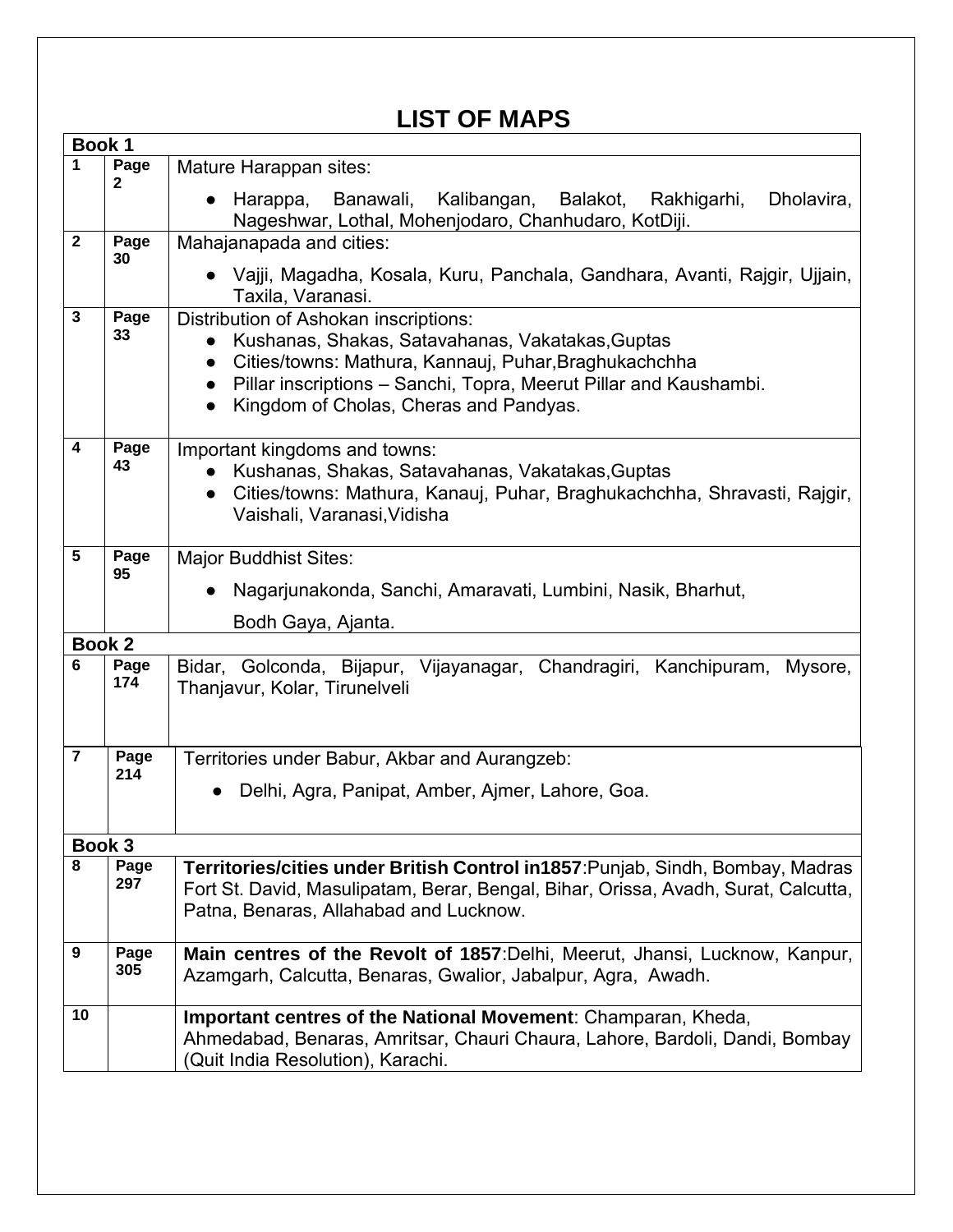#### **HISTORY -027 Class XI & XII (2022-23) Project work**

#### **PROJECT WORK MM-20**

#### **INTRODUCTION**

History is one of the most important disciplines in school education. It is the study of the past, which helps us to understand our present and shape our future. It promotes the acquisition and understanding of historical knowledge in breath and in depth across cultures.

The course of history in senior secondary classes is to enable students to know that history is a critical discipline, a process of enquiry, a way of knowing about the past rather than just a collection of facts. The syllabus helps them to understand the process, through which a historian collects, chooses, scrutinizes and assembles different types of evidence to write history.

The syllabus in class-XI is organized around some major themes in world history. In class XII the focus shifts to a detailed study of some themes in ancient, medieval, and modern Indian history.

CBSE has decided to introduce project work in history for classes XI and XII in 2013-14 as a part of regular studies in classroom, as project work gives students an opportunity to develop higher cognitive skills. It takes students to a life beyond text books and provides them a platform to refer materials, gather information, analyze it further to obtain relevant information and decide what matter to keep and hence understand how history is constructed.

#### **OBJECTIVES**

Project work will help students:

- To develop skill to gather data from a variety of sources, investigate diverse viewpoints and arrive at logical deductions.
- To develop skill to comprehend, analyze, interpret, evaluate historical evidence, and understand the limitation of historical evidence.
- To develop 21st century managerial skills of co-ordination, self-direction, and time management.
- To learn to work on diverse cultures, races, religions, and lifestyles.
- To learn through constructivism-a theory based on observation and scientific study.
- To inculcate a spirit of inquiry and research.
- To communicate data in the most appropriate form using a variety of techniques.
- To provide greater opportunity for interaction and exploration.
- To understand contemporary issues in context to our past.
- To develop a global perspective and an international outlook.
- To grow into caring, sensitive individuals capable of making informed, intelligent, and independent choices.
- To develop lasting interest in history discipline.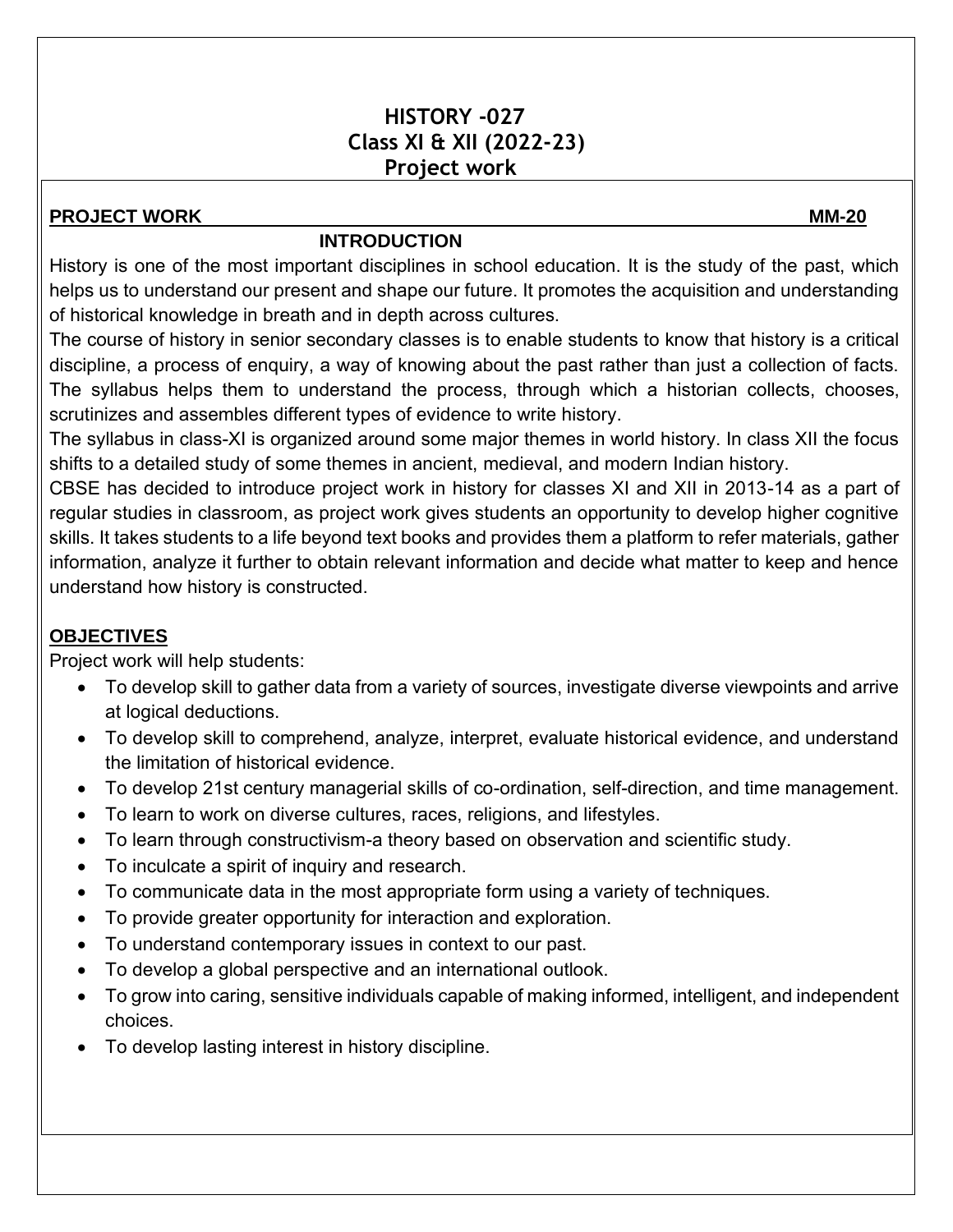#### **GUIDELINES TO TEACHERS**

This section provides some basic guidelines for the teachers to take up projects in History. It is very necessary to interact, support, guide, facilitate and encourage students while assigning projects to them.

- The teachers must ensure that the project work assigned to the students individually/ In-groups and discussed at different stages right from assigning topic, draft review to finalization.
- Students should be facilitated in terms of providing relevant materials, suggesting websites, obtaining of required permission for archives, historical sites, etc.
- The Project Work should be suitably spaced from April to November in classes XI and XII so that students can prepare for Final Examination.
- The teachers must ensure that the students submit original work.
- Project report should be **Handwritten** only. (Eco-friendly materials can be used by students)

#### *The following steps are suggested*:

- 1) Teacher should design and prepare a list of 15-20 projects and should give an option to a student to choose a project as per his/her interest.
- 2) The project must be done individually / In-groups.
- 3) The topic should be assigned after discussion with the students in the class to avoid repetition and should then be discussed at every stage of submission of the draft/final project work.
- 4) The teacher should play the role of a facilitator and should closely supervise the process of project completion, and should guide the children by providing necessary inputs, resources etc. to enrich the subject content.
- 5) The Project Work needs to enhance cognitive, affective, and psychomotor domains in the learners. It will include self-assessment and peer assessment, and progress of the child in projectbased and inquiry-based learning. Art integrated **Activities** , experiments, models, quizzes, role plays, group work, portfolios, etc., along with teacher assessment. (NEP-2020) The Project work can culminate in the form of Power Point Presentation/Exhibition/Skit/albums/files/song and dance or culture show /story telling/debate/panel discussion, paper presentation and whichever is suitable to visually impaired candidates.
- 6) Students can use primary sources available in city archives, Primary sources can also include newspaper cuttings, photographs, film footage and recorded written/speeches. Secondary sources may also be used after proper authentication.
- 7) Evaluation will be done by external examiner appointed by the Board in class XII and internal in class XI.

#### *Note: The project reports are to be preserved by the school till the final results are declared, for scrutiny by CBSE.*

### **FEW SUGGESTIVE TOPICS FOR CLASS XI PROJECTS**

- 1) Facets of the Industrialization in sixteenth- eighteenth centuries.
- 2) Crusades: causes; rationale; events; outcomes; Holy Alliance
- 3) Ancient History in depth: Mesopotamia
- 4) Greek Philosophy and City States
- 5) Contributions of Roman Civilization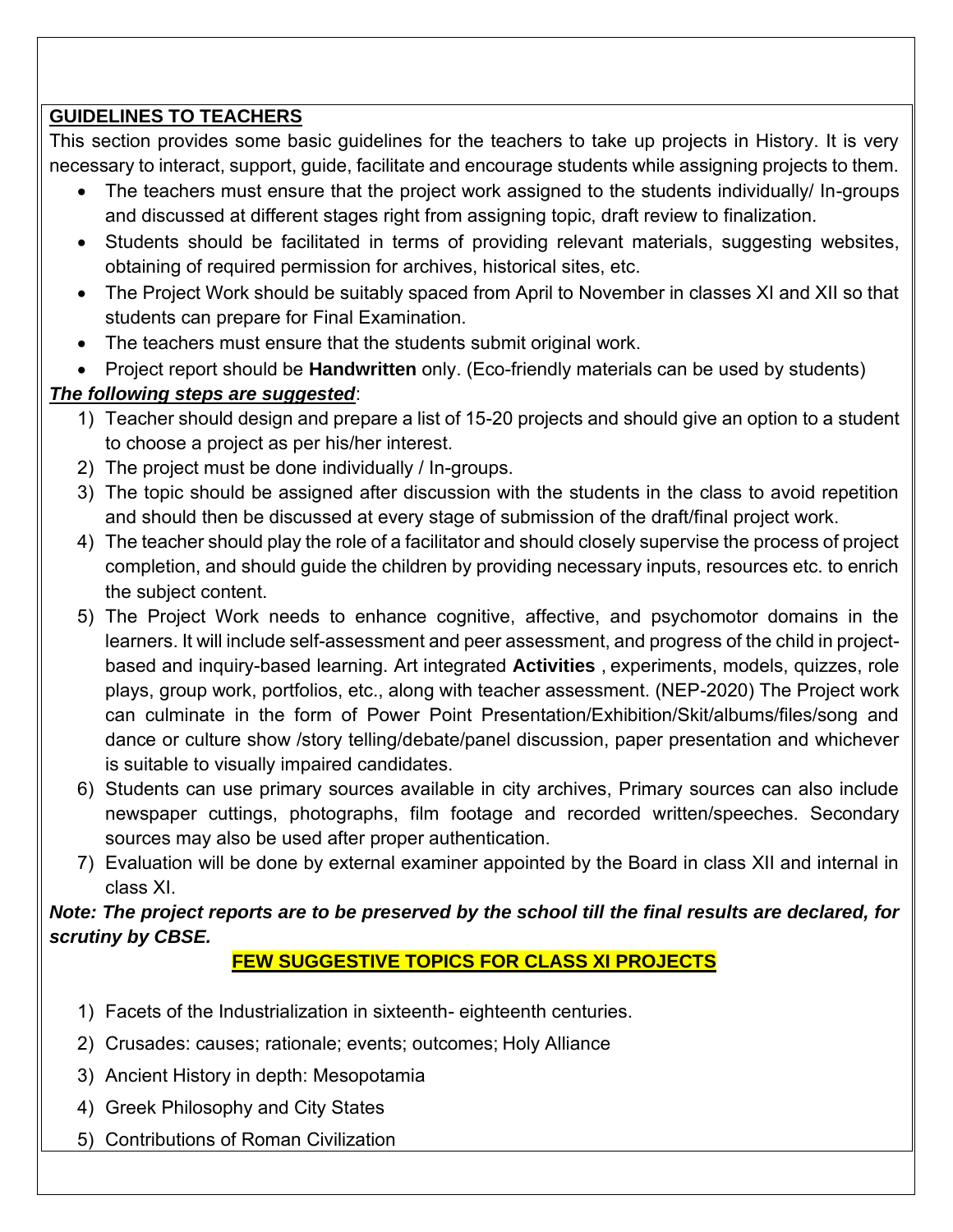- 6) The spirit of Renaissance: Manifestation in art; Literature; Sculpture; Influence on Trading Community; Social Fabric; Philosophy; Political Values; Rational Thinking; Existentialism
- 7) Aspects of Development -South American States /Central American States
- 8) Different schools of thoughts- Realism: Humanism: Romanticism
- 9) Piecing together the past of Genghis Khan
- 10)Myriad Realms of Slavery in ancient, medieval, and modern world
- 11)History of Aborigines America /Australia

12)Facets of Modernization – China /Japan/Korea

*(Projects are an imperative component in enhancing students learning with the related themes. In the research project, students can go beyond the textbook and explore the world of knowledge. They can conceptualize under the embedded themes. Forms of rubrics are a significant aspect and to be discussed in the classroom itself for clear understanding of concept and for assessment.)* 

*Note: Please refer Circular No. Acad.16/2013 dated 17.04.2013 for complete guidelines.*

# **FEW SUGGESTIVE TOPICS FOR CLASS XII PROJECTS**

- 1. The Indus Valley Civilization-Archeological Excavations and New Perspectives
- 2. The History and Legacy of Mauryan Empire
- 3. "Mahabharat"- The Great Epic of India
- 4. The History and Culture of the Vedic period
- 5. Buddha Charita
- 6. A Comprehensive History of Jainism
- 7. Bhakti Movement- Multiple interpretations and commentaries.
- 8. "The Mystical Dimensions of Sufism
- 9. Global legacy of Gandhian ideas
- 10.The Architectural Culture of the Vijayanagar Empire
- 11.Life of women in the Mughal rural society
- 12.Comparative Analysis of the Land Revenue Systems introduced by the Britishers in India
- 13. The Revolt of 1857- Causes; Planning & Coordination; Leadership, Vision of Unity
- 14.The Philosophy of Guru Nanak Dev
- 15.The Vision of Kabir
- 16.An insight into the Indian Constitution

*(Projects are an imperative component in enhancing students learning with the related themes. In the research project, students can go beyond the textbook and explore the world of knowledge. They can conceptualize under the embedded themes. Forms of rubrics are a significant aspect and to be discussed in the classroom itself for clear understanding of concept & for assessment.)*

*Note: Please refer Circular No. Acad.16/2013 dated 17.04.2013 for complete guidelines*

**Note: Kindly refer to the guidelines on project work for classes XI and XII**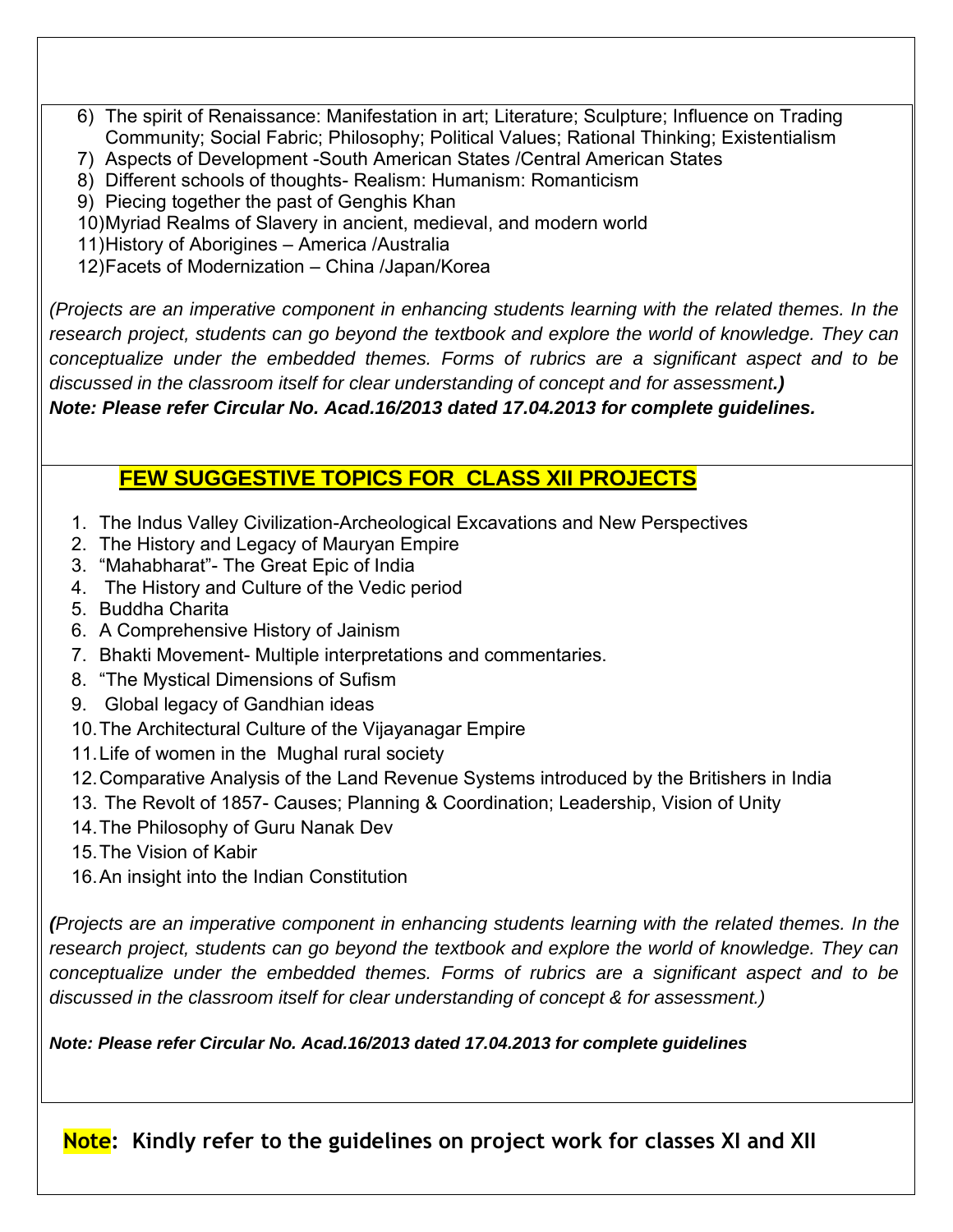

#### 2. **Expected Checklist for the Project Work:**

- Introduction of topic/title
- Identifying the causes, events, consequences and/or remedies
- Various stakeholders and effect on each of them
- Advantages and disadvantages of situations or issues identified
- Short-term and long-term implications of strategies suggested during research
- Validity, reliability, appropriateness, and relevance of data used for research work and for presentation in the project file
- Presentation and writing that is succinct and coherent in project file
- Citation of the materials referred to, in the file in footnotes, resources section, bibliography etc.

#### **3. Assessment of Project Work:**

- Project Work has broadly the following phases: Synopsis/ Initiation, Data Collection, Data Analysis and Interpretation, Conclusion.
- The aspects of the project work to be covered by students can be assessed during the academic year.
- 20 marks assigned for Project Work can be divided in the following manner: